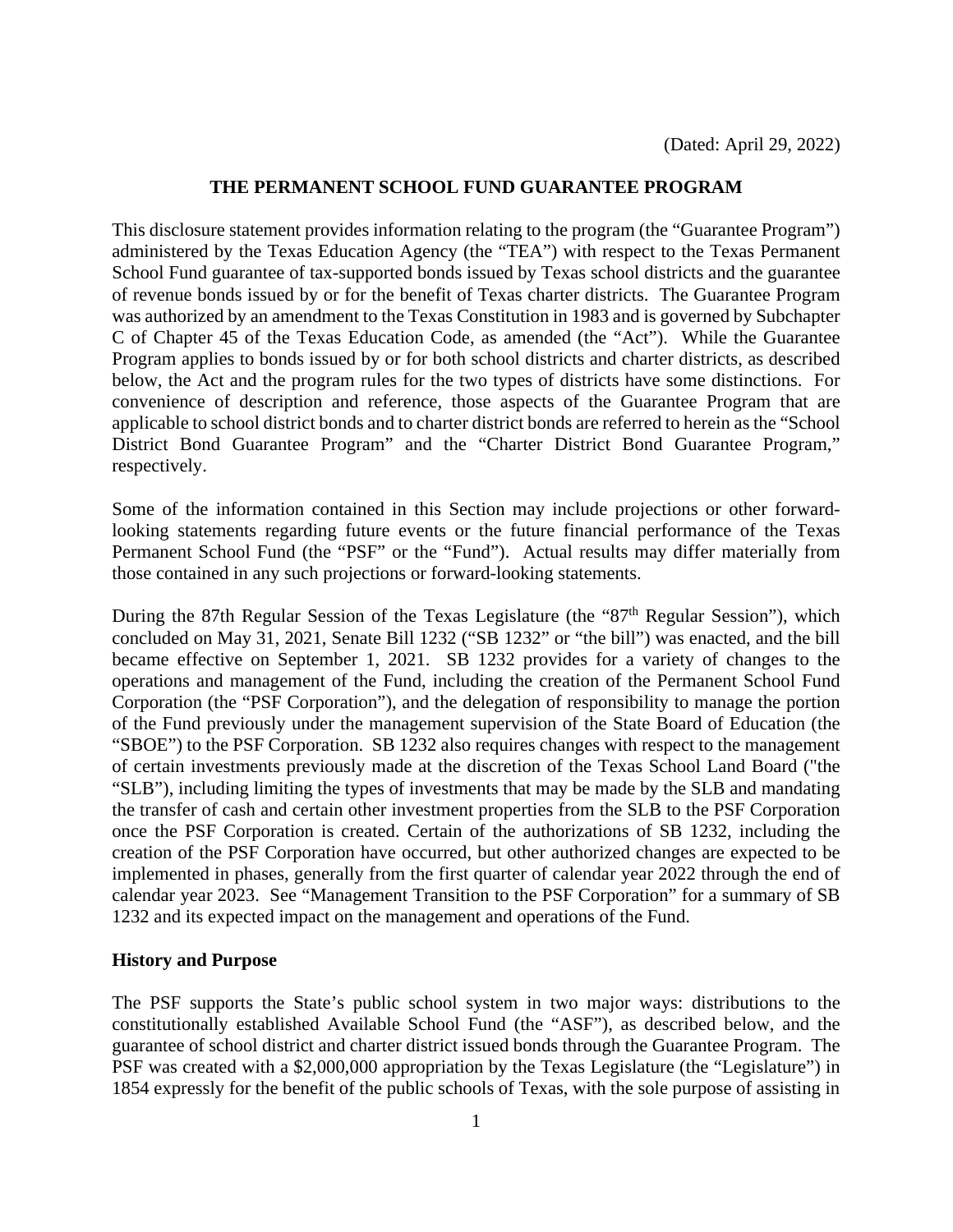will be additional revenue to the PSF. the funding of public education for present and future generations. The Constitution of 1876 described that the PSF would be "permanent," and stipulated that certain lands and all proceeds from the sale of these lands should also constitute the PSF. Additional acts later gave more public domain land and rights to the PSF. In 1953, the U.S. Congress passed the Submerged Lands Act that relinquished to coastal states all rights of the U.S. navigable waters within state boundaries. If the state, by law, had set a larger boundary prior to or at the time of admission to the Union, or if the boundary had been approved by Congress, then the larger boundary applied. After three years of litigation (1957-1960), the U. S. Supreme Court on May 31, 1960, affirmed Texas' historic three marine leagues (10.35 miles) seaward boundary. Texas proved its submerged lands property rights to three leagues into the Gulf of Mexico by citing historic laws and treaties dating back to 1836. All lands lying within that limit belong to the PSF. The proceeds from the sale and the mineral-related rental of these lands, including bonuses, delay rentals and royalty payments, become the corpus of the Fund. Prior to the approval by the voters of the State of an amendment to the constitutional provision under which the Fund is established and administered, which occurred on September 13, 2003 (the "Total Return Constitutional Amendment"), and which is further described below, only the income produced by the PSF could be used to complement taxes in financing public education, which primarily consisted of income from securities, capital gains from securities transactions and royalties from the sale of oil and natural gas. The Total Return Constitutional Amendment provides that interest and dividends produced by Fund investments

On November 8, 1983, the voters of the State approved a constitutional amendment that provides for the guarantee by the PSF of bonds issued by school districts. On approval by the State Commissioner of Education (the "Education Commissioner"), bonds properly issued by a school district are fully guaranteed by the PSF. See "The School District Bond Guarantee Program."

In 2011, legislation was enacted that established the Charter District Bond Guarantee Program as a new component of the Guarantee Program. That legislation authorized the use of the PSF to guarantee revenue bonds issued by or for the benefit of certain open-enrollment charter schools that are designated as "charter districts" by the Education Commissioner. On approval by the Education Commissioner, bonds properly issued by a charter district participating in the Guarantee Program are fully guaranteed by the PSF. The Charter District Bond Guarantee Program became effective on March 3, 2014. See "The Charter District Bond Guarantee Program."

State law also permits charter schools to be chartered and operated by school districts and other political subdivisions, but bond financing of facilities for school district-operated charter schools is subject to the School District Bond Guarantee Program, not the Charter District Bond Guarantee Program.

While the School District Bond Guarantee Program and the Charter District Bond Guarantee Program relate to different types of bonds issued for different types of Texas public schools, and have different program regulations and requirements, a bond guaranteed under either part of the Guarantee Program has the same effect with respect to the guarantee obligation of the Fund thereto, and all guaranteed bonds are aggregated for purposes of determining the capacity of the Guarantee Program (see "Capacity Limits for the Guarantee Program"). The Charter District Bond Guarantee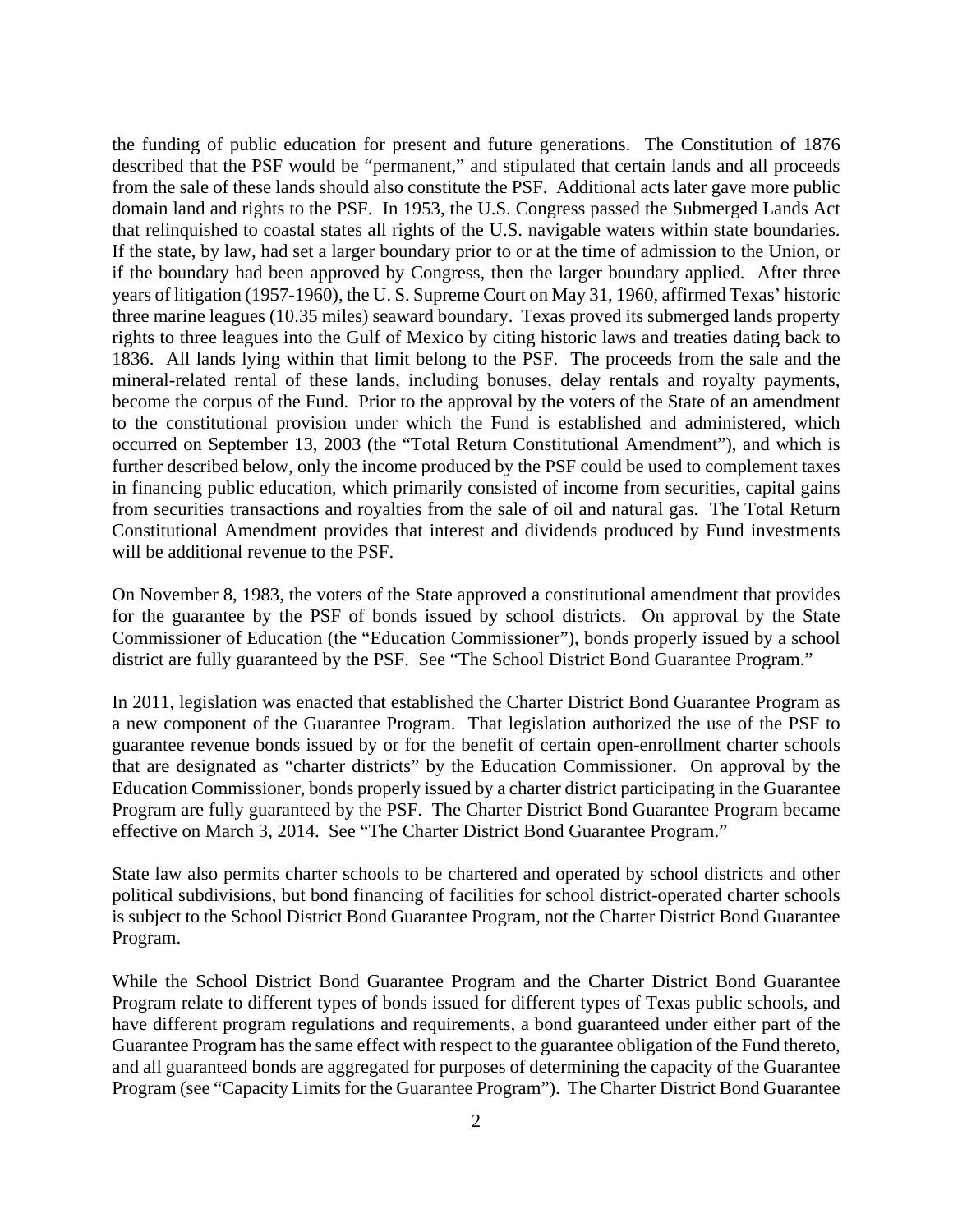Program as enacted by State law has not been reviewed by any court, nor has the Texas Attorney General (the "Attorney General") been requested to issue an opinion, with respect to its constitutional validity.

Audited financial information for the SBOE financial portfolios of the PSF is provided annually through the PSF Comprehensive Annual Financial Report (the "Annual Report"), which is filed with the Municipal Securities Rulemaking Board ("MSRB"). The SLB's land and real assets investment operations, which are part of the PSF as described below, are included in the annual financial report of the Texas General Land Office (the "GLO") that is included in the comprehensive annual report of the State of Texas. The Annual Report includes the Message of the Executive Administrator of the Fund (the "Message") and the Management's Discussion and Analysis ("MD&A"). The Annual Report for the year ended August 31, 2021, when filed with the MSRB in accordance with the PSF undertaking and agreement made in accordance with Rule 15c2-12 ("Rule 15c2-12") of the federal Securities and Exchange Commission (the "SEC"), as described below, is hereby incorporated by reference into this disclosure. Information included herein for the year ended August 31, 2021 is derived from the audited financial statements of the PSF, which are included in the Annual Report when and as it is filed and posted. Reference is made to the Annual Report for the complete Message and MD&A for the year ended August 31, 2021 and for a description of the financial results of the PSF for the year ended August 31, 2021, the most recent year for which audited financial information regarding the Fund is available. The 2021 Annual Report speaks only as of its date and the TEA has not obligated itself to update the 2021 Annual Report or any other Annual Report. The TEA posts (i) each Annual Report, which includes statistical data regarding the Fund as of the close of each fiscal year, (ii) the most recent disclosure for the Guarantee Program, (iii) the Statement of Investment Objectives, Policies and Guidelines of the Texas Permanent School Fund, which is codified at 19 Texas Administrative Code, Chapter 33 (the "Investment Policy"), and (iv) monthly updates with respect to the capacity of the Guarantee Program (collectively, the "Web Site Materials") on the TEA web site at [http://tea.texas.gov/Finance\\_and\\_Grants/Permanent\\_School\\_Fund/](http://tea.texas.gov/Finance_and_Grants/Permanent_School_Fund) and with the MSRB at <www.emma.msrb.org>. Such monthly updates regarding the Guarantee Program are also incorporated herein and made a part hereof for all purposes. In addition to the Web Site Materials, the Fund is required to make quarterly filings with the SEC under Section 13(f) of the Securities Exchange Act of 1934. Such filings, which consist of a list of the Fund's holdings of securities specified in Section 13(f), including exchange-traded (*e.g.*, NYSE) or NASDAQ-quoted stocks, equity options and warrants, shares of closed-end investment companies and certain convertible debt securities, is available from the SEC at<www.sec.gov/edgar.shtml>. A list of the Fund's equity and fixed income holdings as of August 31 of each year is posted to the TEA web site and filed with the MSRB. Such list excludes holdings in the Fund's securities lending program. Such list, as filed, is incorporated herein and made a part hereof for all purposes. See "Management Transition to the PSF Corporation" for ongoing changes in the management structure of the Fund that may result in changes to the annual audit prepared with respect to the Fund.

#### **Management and Administration of the Fund Prior to the Implementation of SB 1232**

*The following discussion describes the legal and management structure of the Fund prior to full implementation of SB 1232, which has begun and is expected to continue in phases over an*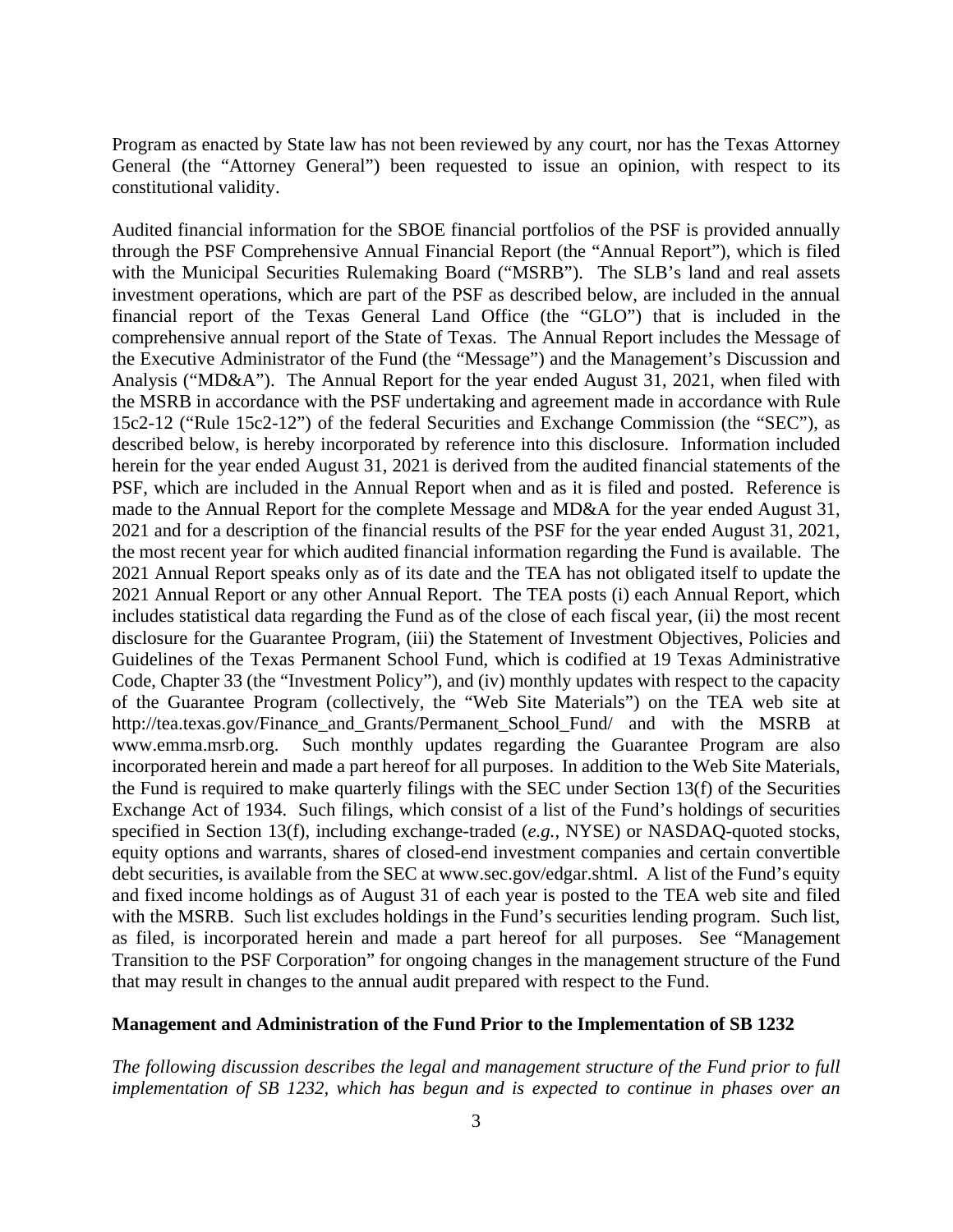*approximately two year period. See "Management Transition to the PSF Corporation" for summaries of certain laws applicable to the Fund pursuant to the Texas Constitution and SB 1232 and the ongoing changes in the management structure of the Fund.* 

The Texas Constitution and applicable statutes delegate to the SBOE the authority and responsibility for investment of the PSF's financial assets. The SBOE consists of 15 members who are elected by territorial districts in the State to four year terms of office.

The Texas Constitution provides that the Fund shall be managed though the exercise of the judgment and care under the circumstances then prevailing which persons of ordinary prudence, discretion and intelligence exercise in the management of their own affairs, not in regard to speculation, but in regard to the permanent disposition of their funds, considering the probable income therefrom as well as the probable safety of their capital (the "Prudent Person Standard"). The SBOE has adopted a "Statement of Investment Objectives, Policies, and Guidelines of the Texas Permanent School Fund," which is codified in the Texas Administrative Code beginning at 19 TAC section 33.1.

In accordance with the Texas Constitution, the SBOE views the PSF as a perpetual endowment, and the Fund is managed as an endowment fund with a long-term investment horizon. Under the total-return investment objective, the Investment Policy provides that the PSF shall be managed consistently with respect to the following: generating income for the benefit of the public free schools of Texas, the real growth of the corpus of the PSF, protecting capital, and balancing the needs of present and future generations of Texas school children. As described below, the Total Return Constitutional Amendment restricts the annual pay-out from the Fund to both (i) 6% of the average of the market value of the Fund, excluding real property, on the last day of each of the sixteen State fiscal quarters preceding the Regular Session of the Legislature that begins before that State fiscal biennium, and (ii) the total-return on all investment assets of the Fund over a rolling ten-year period.

By law, the Education Commissioner is appointed by the Governor, with Senate confirmation, and assists the SBOE, but the Education Commissioner can neither be hired nor dismissed by the SBOE. The Executive Administrator of the Fund is hired by and reports to the Education Commissioner. Moreover, although the Fund's Executive Administrator and the PSF staff at TEA implement the decisions of and provide information to the School Finance/PSF Committee of the SBOE (the "PSF Committee of the SBOE") and the full SBOE, the SBOE can neither select nor dismiss the Executive Administrator. TEA's General Counsel provides legal advice to the Executive Administrator and to the SBOE. The SBOE has also engaged outside counsel to advise it as to its duties over the Fund, including specific actions regarding the investment of the PSF to ensure compliance with fiduciary standards, and to provide transactional advice in connection with the investment of Fund assets in non-traditional investments.

The Total Return Constitutional Amendment shifted administrative costs of the Fund from the ASF to the PSF, providing that expenses of managing the PSF are to be paid "by appropriation" from the PSF. In January 2005, the Attorney General issued a legal opinion, Op. Tex. Att'y Gen. No. GA-0293 (2005), stating that the Total Return Constitutional Amendment does not require the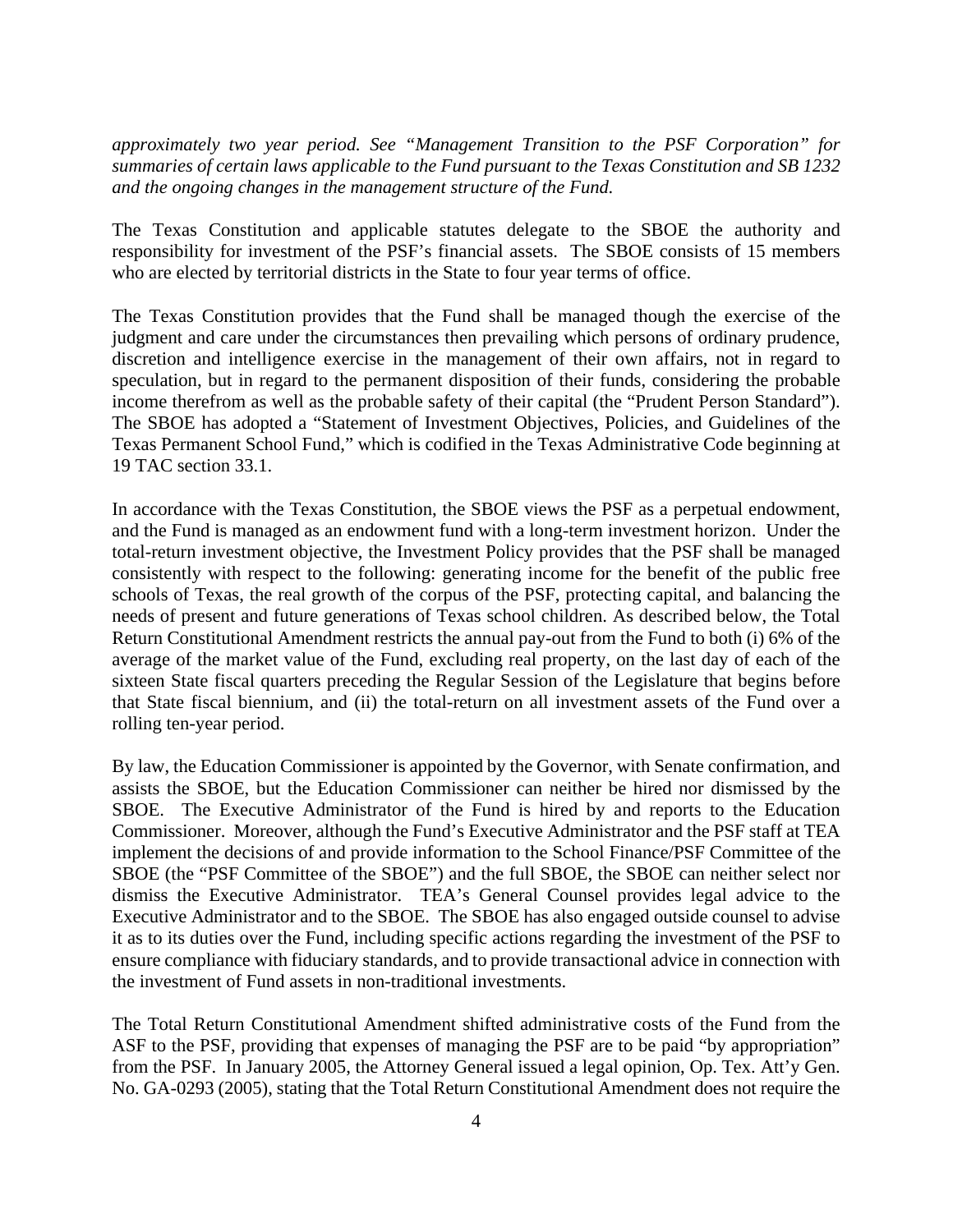SBOE to pay from such appropriated PSF funds the indirect management costs deducted from the assets of a mutual fund or other investment company in which PSF funds have been invested.

The SBOE/PSF investment staff and the SBOE's investment consultant for the Fund are tasked with advising the SBOE with respect to the implementation of the Fund's asset allocation policy, including the timing and manner of the selection of any external managers and other consultants.

The SBOE contracts with a financial institution for custodial and securities lending services in addition to the performance measurement of the total return of the Fund's financial assets managed by the SBOE. A consultant is typically retained for the purpose of providing consultation with respect to strategic asset allocation decisions and to assist the SBOE in selecting external fund management advisors. Like other State agencies and instrumentalities that manage large investment portfolios, the PSF has an incentive compensation plan that may provide additional compensation for investment personnel, depending upon the criteria relating to the investment performance of the Fund.

The Act requires that the Education Commissioner prepare, and the SBOE approve, an annual status report on the Guarantee Program (which is included in the Annual Report). The State Auditor audits the financial statements of the PSF, which are separate from other financial statements of the State.

Texas law assigns to the SLB the ability to control of the Fund's land and mineral rights and make investments in real assets. Administrative duties related to the land and mineral rights reside with the GLO, which is under the guidance of the elected commissioner of the GLO (the "Land Commissioner. The SLB manages the proceeds of the land and mineral rights that are administrated by the GLO on behalf of the Fund. The SLB is governed by a five member board, the membership of which consists of the Land Commissioner, who sits as the chairman of the board, and four citizen members appointed by the Governor. The SLB and is generally authorized to invest in the following asset classes:

- Discretionary real assets investments consisting of externally managed real estate, infrastructure, and energy/minerals investment funds, separate accounts, and coinvestment vehicles; internally managed direct real estate investments, and associated cash;
- Sovereign and other lands, being the lands set aside for the Fund when it was created, and other various lands not considered discretionary real asset investments; and,
- Mineral interests associated with Fund lands.

At August 31, 2021, the SLB managed approximately 15% of the PSF, as reflected in the fund balance of the PSF at that date. See "Management Transition to the PSF Corporation" for a summary of SB 1232 and its expected impact on the management and operations of the Fund.

In 2019, the Texas Legislature enacted legislation that required an annual joint meeting of the SLB and the SBOE for the purpose of discussing the allocation of the assets of the PSF and the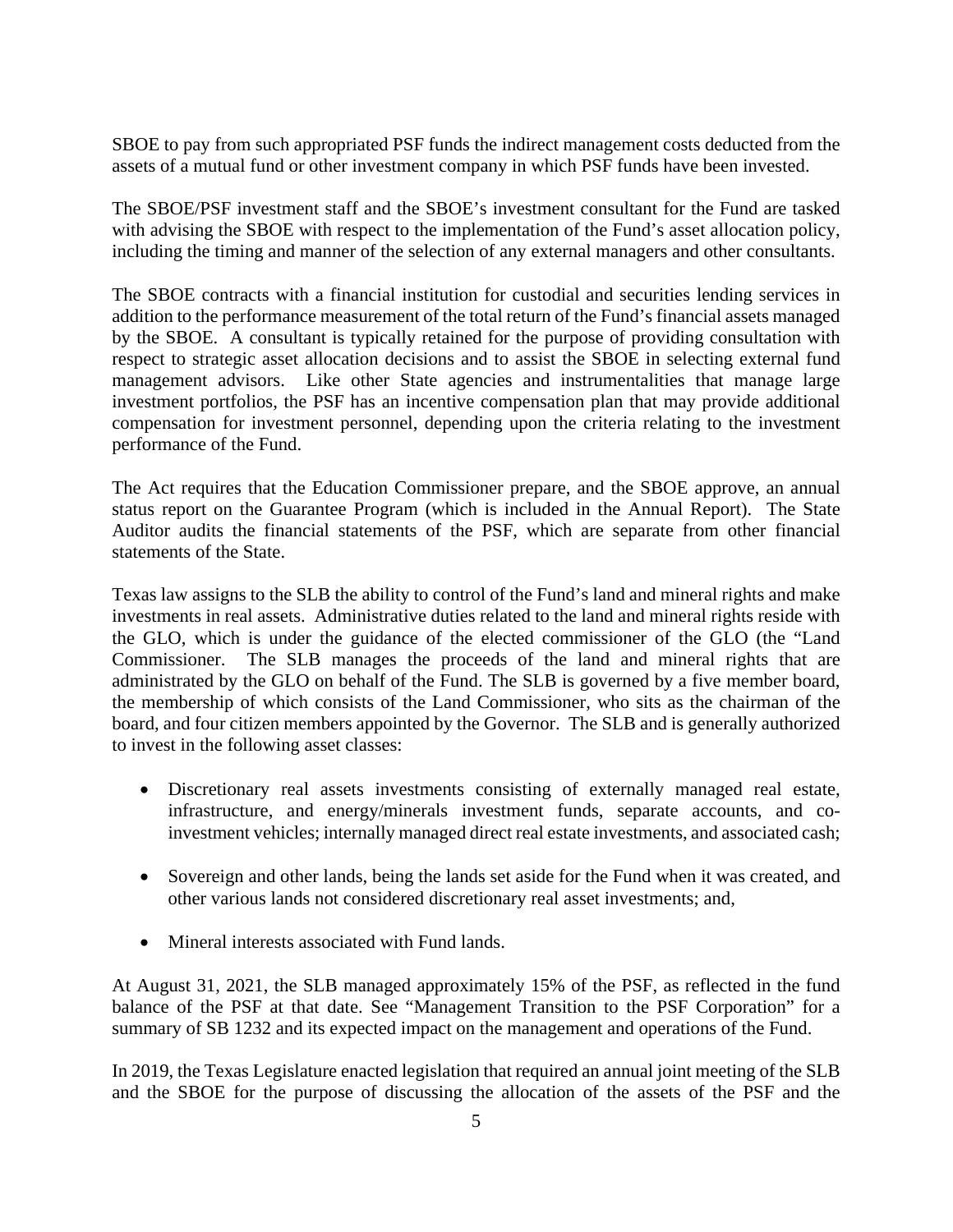investment of money in the PSF. Other legislation enacted in 2019 included a bill that created a "permanent school fund liquid account" (the "Liquid Account") in the PSF for the purpose of receiving funds transferred from the SLB on a quarterly basis that are not then invested by the SLB or needed within the forthcoming quarter for investment by the SBOE. That legislation also provided for the SBOE to administer and invest the Liquid Account and required the TEA, in consultation with the GLO, to conduct a study regarding distributions to the ASF from the PSF. That study (the "PSF Distribution Study"), dated August 31, 2020, is available at <https://tea.texas.gov/sites/default/files/TEA-Distribution-Study.pdf>.

## **Management Transition to the PSF Corporation**

In accordance with SB 1232, at its November 2021 board meeting, the SBOE approved the articles of formation of the PSF Corporation. The articles were filed on December 1, 2021, thus effecting the creation of the PSF Corporation. SB 1232 authorizes the SBOE to delegate investment authority over the PSF and the Charter District Reserve Fund to the PSF Corporation. The bill also provides that the PSF Corporation, the SBOE and TEA must coordinate to determine the PSF Corporation's role in the operation and management of the Guarantee Program to ensure the proper and efficient operation of the program.

The description of SB 1232 that follows summarizes some key provisions of the bill. The full text of the bill can be found at [https://capitol.texas.gov/BillLookup/Text.aspx?LegSess=87R&Bill=SB1232.](https://capitol.texas.gov/BillLookup/Text.aspx?LegSess=87R&Bill=SB1232) SB 1232 provides for various transition dates relating to implementation of the bill, with the latest dates generally occurring in calendar year 2023. As a result, the full implementation of SB 1232 will necessarily evolve over time with the timing of certain aspects of its implementation yet to be determined.

As allowed by SB 1232, the PSF Corporation has been created as a special-purpose governmental corporation and instrumentality of the State which is entitled to sovereign immunity. The PSF Corporation is to be governed by nine-member board of directors (the "Board"), consisting of five members of the SBOE, the Land Commissioner, and three appointed members who have substantial background and expertise in investments and asset management; with one of the appointees being appointed by the Land Commissioner and the other two appointed by the Governor with confirmation by the Senate.

At the inaugural meeting of the Board in January 2022, the Board appointed the Executive Administrator of the Fund as the interim chief executive officer of the PSF Corporation and in April 2022 the Executive Administrator of the Fund was confirmed as the chief executive officer of the PSF Corporation. The chief executive officer will report to the Board. Any amendments to the PSF Corporation's articles of formation and bylaws will be adopted by the Board but are subject to approval by the SBOE.

Notwithstanding the management transition for the Fund from the SBOE to the PSF Corporation, the provisions of the Texas Constitution that formerly applied to the SBOE's management will continue to provide a framework for the management of the Fund. In particular, the Prudent Person Standard is applicable to the PSF Corporation, and the Total Return Constitutional Amendment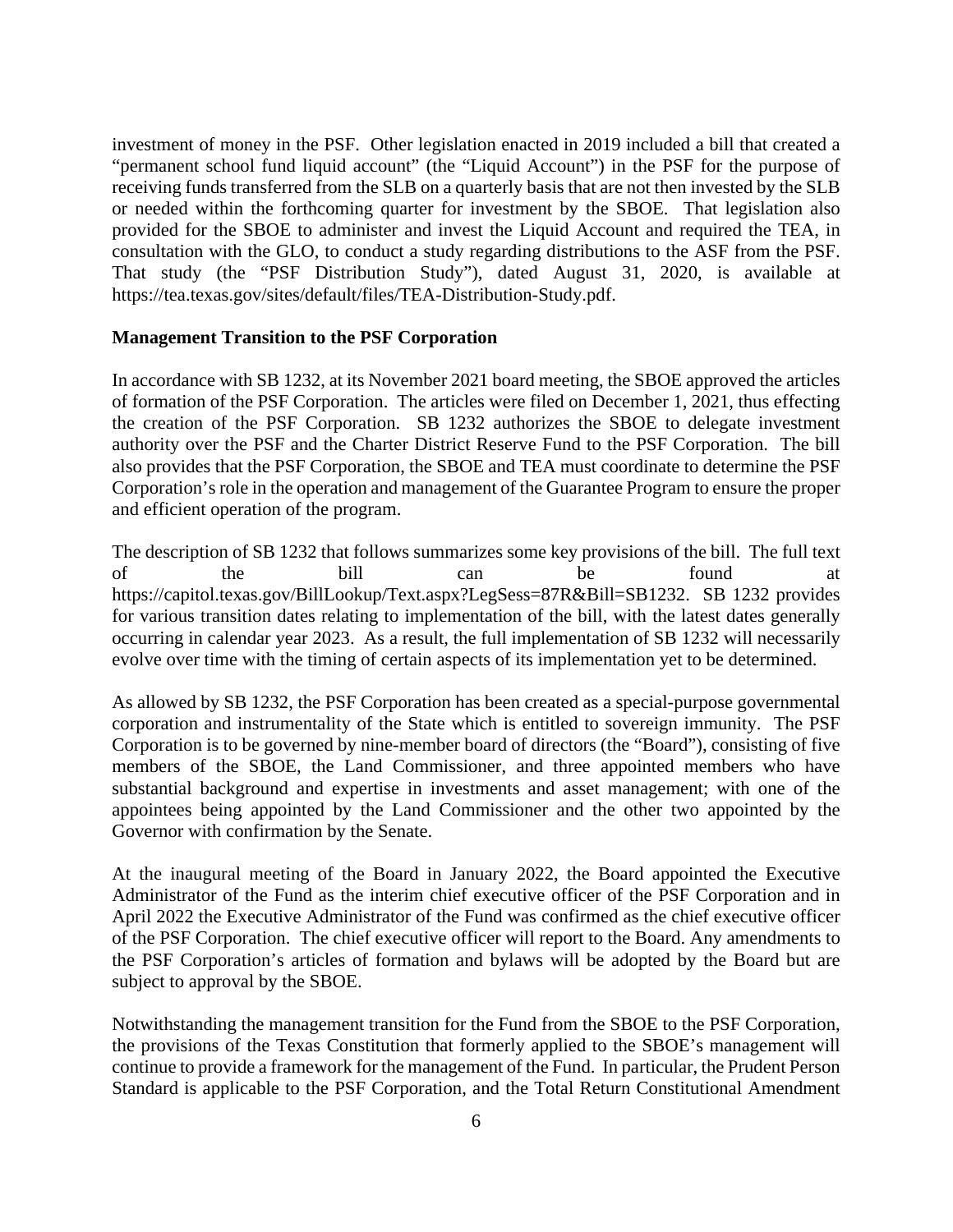will govern distributions from the PSF to the ASF by the SBOE. A separate constitutional provision allowing distributions from the PSF to the ASF that is currently used by the SLB was also granted to the PSF Corporation. When determining any amount to distribute, the PSF Corporation may consider distributions made by the SBOE. In addition, the Fund will continue to be managed as a perpetual endowment for the benefit of citizens of the State.

The SLB's investments in real estate investment funds and real asset investment funds will transfer to the PSF Corporation. Beginning December 31, 2022, the SLB will no longer be authorized to make investments into funds; however, the SLB will still be able to invest in land, mineral and royalty interests, and direct real estate holdings; the SLB will also be required to send PSF mineral revenue to the PSF Corporation for investment, subject to designation via the appropriations process to cover GLO expenses of managing the minerals. Tentatively, the transfer of SLB assets to the management of the PSF Corporation is expected to occur in late 2022 or early 2023, but exceptions could be made for specific investments.

In connection with the transfer of SLB's investment funds to the PSF Corporation, the PSF Corporation will also determine when the Liquid Account can be abolished, and any remaining balance transferred to the PSF managed by the PSF Corporation.

Not less than once each year, the Board must submit an audit report to the Legislative Budget Board ("LBB") regarding the operations of the PSF Corporation. The PSF Corporation may contract with a certified public accountant or the State Auditor to conduct an independent audit of the operations of the PSF Corporation, but such authorization does not affect the State Auditor's authority to conduct an audit of the PSF Corporation in accordance with other State laws.

As required by State law, during the  $87<sup>th</sup>$  Regular Session the LBB issued a fiscal note on SB 1232. The fiscal note stated that uncertainty exists regarding the nature of future returns and the effect of the bill on distributions from all components of the PSF to the ASF, such that the financial impact of the bill could not be determined during the legislative session. However, the fiscal note stated that TEA and the GLO projected that the changes effected by the bill will have a positive fiscal impact in terms of growth of the Fund and future Fund distributions. No assurances can be given as to future investment results for the Fund.

The State general appropriations act for fiscal years 2022-23 required TEA (and GLO) to submit a plan to the LBB describing the steps required to implement SB 1232, and the plan was submitted on September 1, 2021. The plan included a description of appropriated funds and full time equivalent employees ("FTEs") to be transferred to PSF Corporation and identified costs to accrue to TEA as a result of such transfers. The plan identified a cost range of approximately \$8,000,000 to \$11,000,000 required in connection with the establishment of the PSF Corporation. During the Summer or Fall of 2022, an appropriation request is expected to be made by the chief executive officer of the PSF Corporation acting in cooperation with the Board to LBB in preparation for the 2024-2025 State biennium.

## **The Total Return Constitutional Amendment**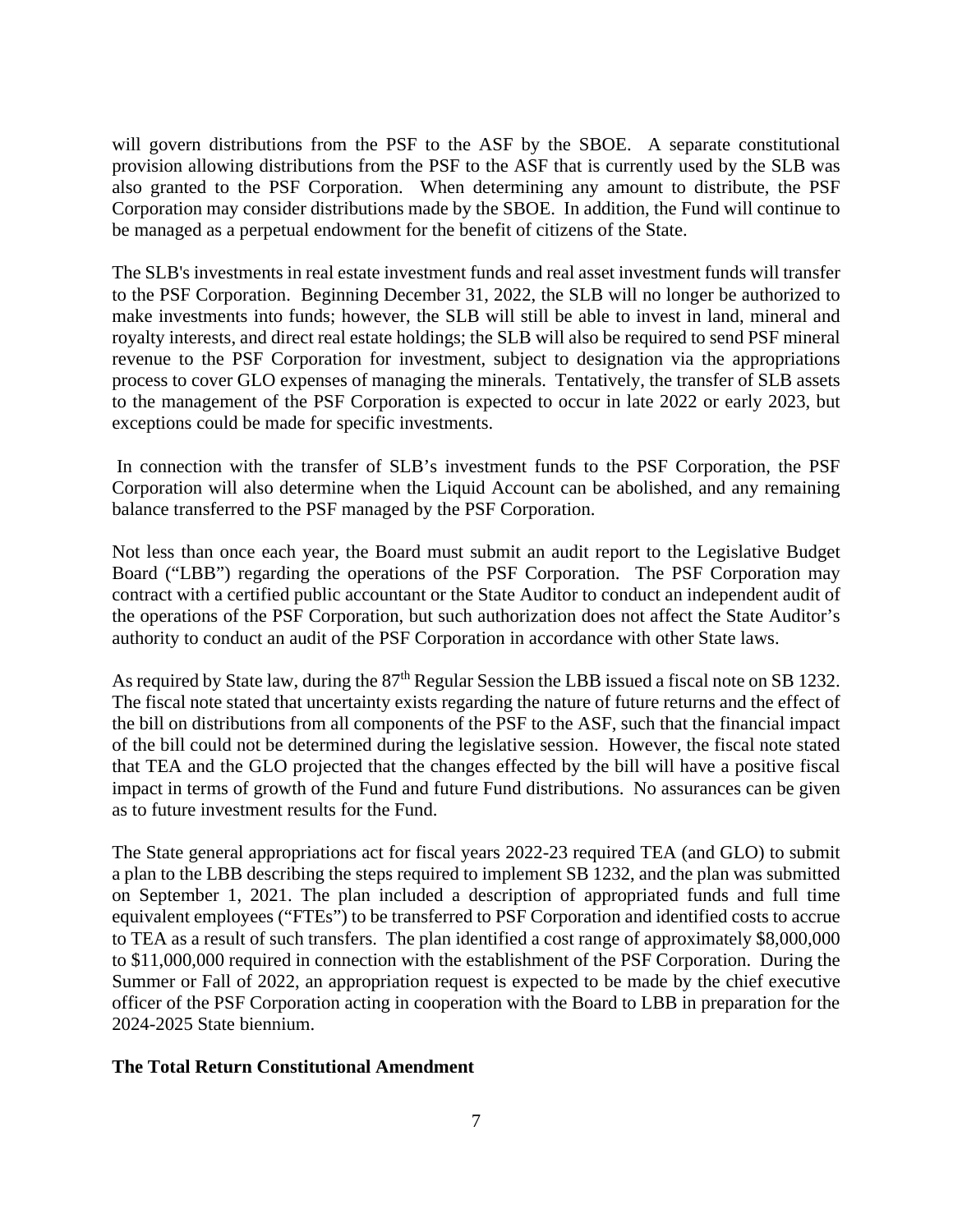The Total Return Constitutional Amendment approved a fundamental change in the way that distributions are made to the ASF from the PSF. Prior to the adoption of the Total Return Constitutional Amendment, all interest and dividend income produced by Fund investments flowed into the ASF, where they were distributed to local school districts and open-enrollment charter schools based on average daily attendance, any net gains from investments of the Fund were reflected in the value of the PSF, and costs of administering the PSF were allocated to the ASF. The Total Return Constitutional Amendment requires that PSF distributions to the ASF be determined using a 'total-return-based' formula instead of the 'current-income-based' formula, which was used from 1964 to the end of the 2003 fiscal year. The Total Return Constitutional Amendment provides that the total amount distributed from the Fund to the ASF: (1) in each year of a State fiscal biennium must be an amount that is not more than 6% of the average of the market value of the Fund, excluding real property (the "Distribution Rate"), on the last day of each of the sixteen State fiscal quarters preceding the Regular Session of the Legislature that begins before that State fiscal biennium, in accordance with the rate adopted by: (a) a vote of two-thirds of the total membership of the SBOE, taken before the Regular Session of the Legislature convenes or (b) the Legislature by general law or appropriation, if the SBOE does not adopt a rate as provided by clause (a); and (2) over the ten-year period consisting of the current State fiscal year and the nine preceding state fiscal years may not exceed the total return on all investment assets of the Fund over the same ten-year period (the "Ten Year Total Return"). In April 2009, the Attorney General issued a legal opinion, Op. Tex. Att'y Gen. No. GA-0707 (2009) ("GA-0707"), with regard to certain matters pertaining to the Distribution Rate and the determination of the Ten Year Total Return. In GA-0707 the Attorney General opined, among other advice, that (i) the Ten Year Total Return should be calculated on an annual basis, (ii) a contingency plan adopted by the SBOE, to permit monthly transfers equal in aggregate to the annual Distribution Rate to be halted and subsequently made up if such transfers temporarily exceed the Ten Year Total Return, is not prohibited by State law, provided that such contingency plan applies only within a fiscal year time basis, not on a biennium basis, and (iii) that the amount distributed from the Fund in a fiscal year may not exceed 6% of the average of the market value of the Fund or the Ten Year Total Return. In accordance with GA-0707, in the event that the Ten Year Total Return is exceeded during a fiscal year, transfers to the ASF will be halted. However, if the Ten Year Total Return subsequently increases during that biennium, transfers may be resumed, if the SBOE has provided for that contingency, and made in full during the remaining period of the biennium, subject to the limit of 6% in any one fiscal year. Any shortfall in the transfer that results from such events from one biennium may not be paid over to the ASF in a subsequent biennium as the SBOE would make a separate payout determination for that subsequent biennium.

In determining the Distribution Rate, the SBOE has adopted the goal of maximizing the amount distributed from the Fund in a manner designed to preserve "intergenerational equity." The definition of intergenerational equity that the SBOE has generally followed is the maintenance of purchasing power to ensure that endowment spending keeps pace with inflation, with the ultimate goal being to ensure that current and future generations are given equal levels of purchasing power in real terms. In making this determination, the SBOE takes into account various considerations, and relies upon its staff and external investment consultants, which undertake analysis for longterm projection periods that includes certain assumptions. Among the assumptions used in the analysis are a projected rate of growth of student enrollment State-wide, the projected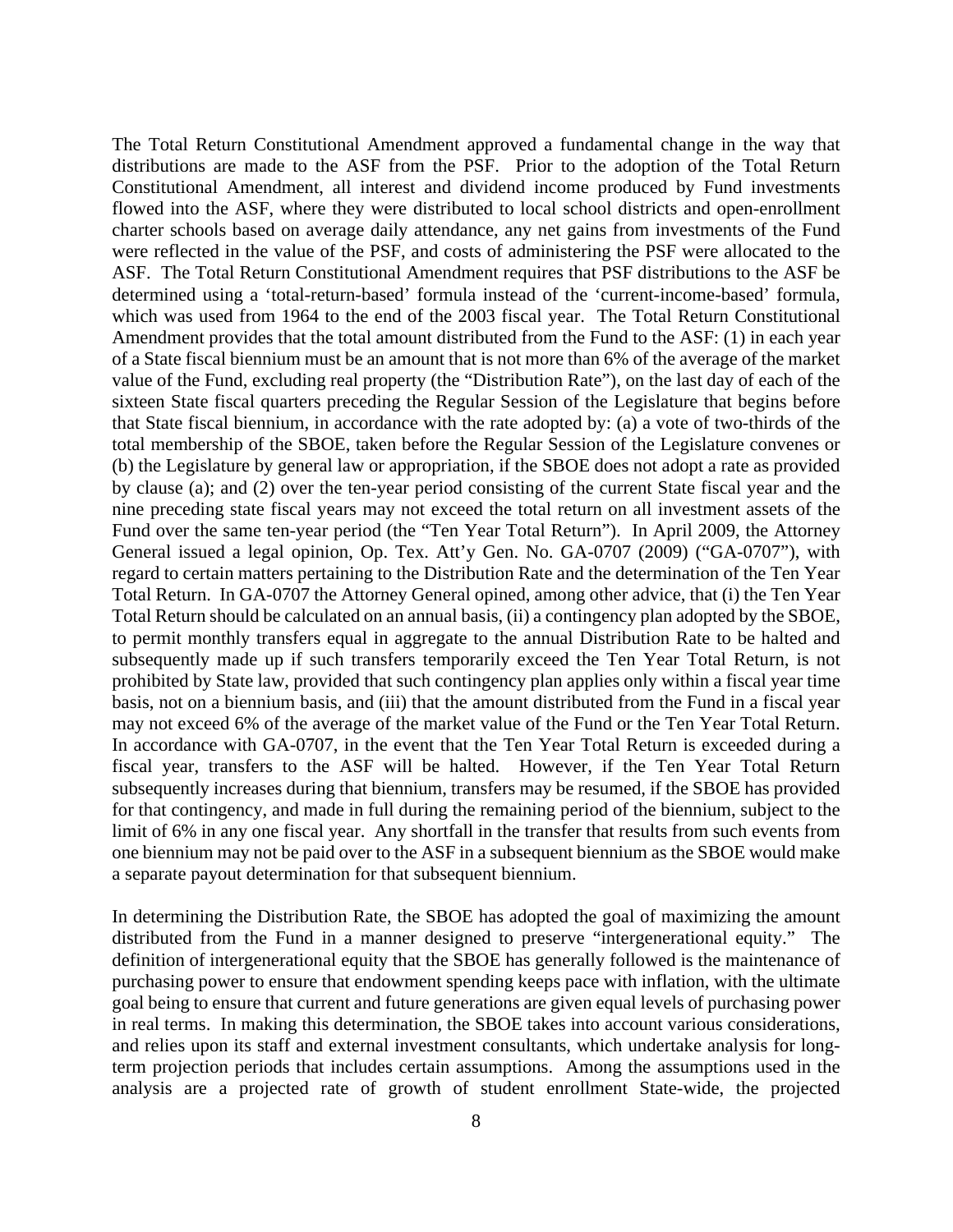contributions and expenses of the Fund, projected returns in the capital markets and a projected inflation rate.

On November 8, 2011, a referendum was held in the State at which voters of the State approved amendments that effected an increase to the base amount used in calculating the Distribution Rate from the Fund to the ASF and authorized the SLB to make direct transfers to the ASF, as described below.

The November 8, 2011 referendum included an increase to the base used to calculate the Distribution Rate by adding to the calculation base certain discretionary real assets and cash in the Fund that is managed by entities other than the SBOE (at present, by the SLB). The value of those assets was already included in the value of the Fund for purposes of the Guarantee Program, but prior to the amendment had not been included in the calculation base for purposes of making transfers from the Fund to the ASF. While the amendment provided for an increase in the base for the calculation of approximately \$2 billion, no new resources were provided for deposit to the Fund. As described under "The Total Return Constitutional Amendment" the SBOE is prevented from approving a Distribution Rate or making a pay out from the Fund if the amount distributed would exceed 6% of the average of the market value of the Fund, excluding real property in the Fund, but including discretionary real asset investments on the last day of each of the sixteen State fiscal quarters preceding the Regular Session of the Legislature that begins before that State fiscal biennium or if such pay out would exceed the Ten Year Total Return.

The constitutional amendments approved on November 8, 2011, also provided authority to the GLO or another entity (described in statute as the SLB) that has responsibility for the management of revenues derived from land or other properties of the PSF to determine whether to transfer an amount each year to the ASF from the revenue derived during the current year from such land or properties. Prior to November 2019, the amount authorized to be transferred to the ASF from the GLO or SLB was limited to \$300 million per year. On November 5, 2019, a constitutional amendment was approved by State voters that increased the maximum transfer to the ASF to \$600 million each year from the revenue derived during that year from the PSF from the GLO, the SBOE or another entity to the extent such entity has the responsibility for the management of revenues derived from such land or other properties. Any amount transferred to the ASF pursuant to this constitutional provision is excluded from the 6% Distribution Rate limitation applicable to SBOE transfers.

The following table shows amounts distributed to the ASF from the portions of the Fund administered by the SBOE (the "PSF(SBOE)") and the SLB (the "PSF(SLB)").

| <b>Fiscal Year Ending</b> | 2012    | 2013    | 2014  | 2015  | 2016    | 2017    | 2018    | 2019    | 2020    | <u> 2021</u> |
|---------------------------|---------|---------|-------|-------|---------|---------|---------|---------|---------|--------------|
| PSF(SBOE) Distribution    | \$1,021 | \$1,021 | \$839 | \$839 | \$1,056 | \$1,056 | \$1,236 | \$1,236 | \$1,102 | \$1,102      |
| PSF(SLB) Distribution     | \$0     | \$300   | \$0   | \$0   | \$0     | \$0     | \$0     | \$300   | \$600   | $$600^2$$    |
| Per Student Distribution  | \$221   | \$281   | \$175 | \$173 | \$215   | \$212   | \$247   | \$306   | \$347   | \$341        |

# **Annual Distributions to the Available School Fund1**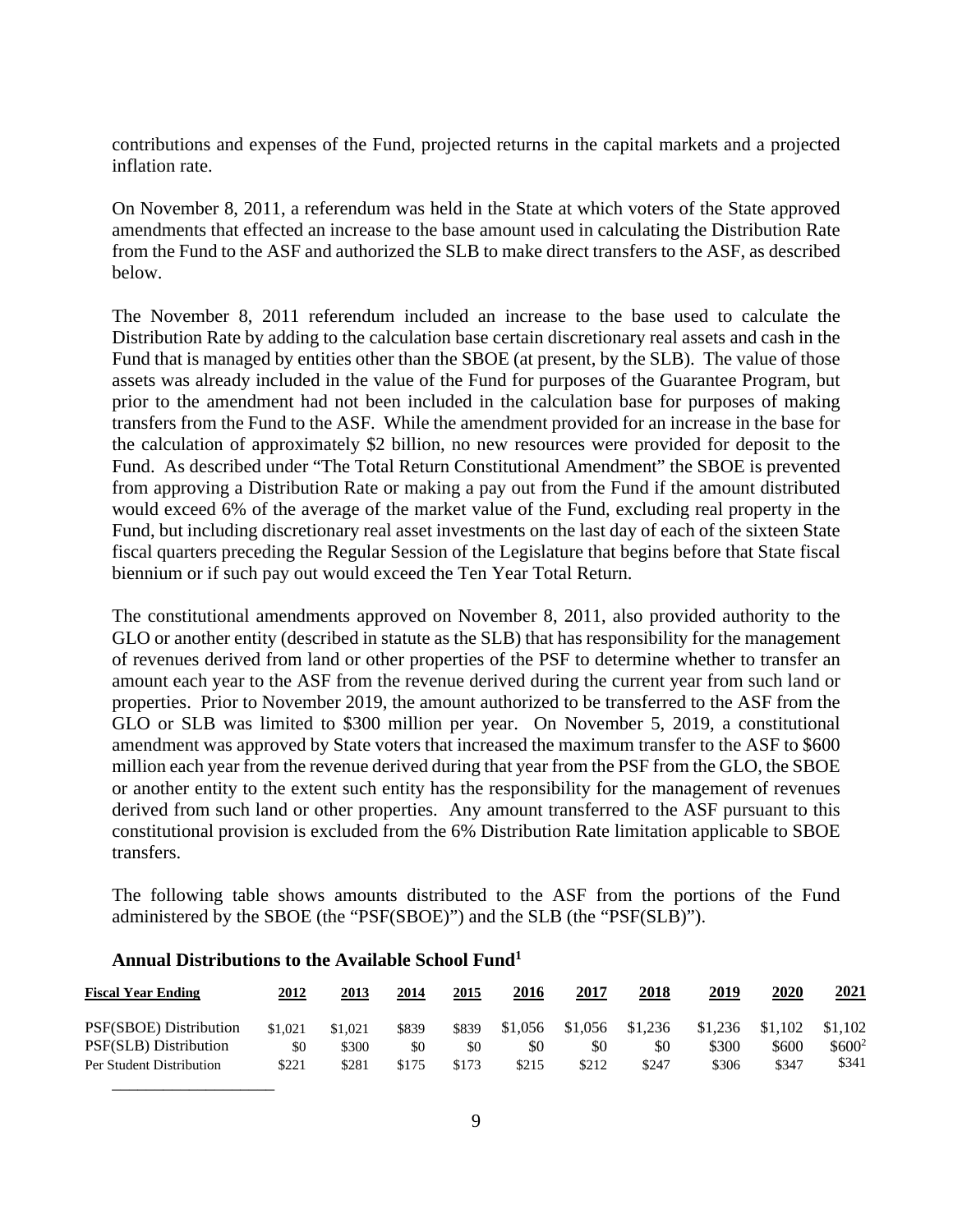$\frac{1}{2}$  In millions of dollars. Source: PSF Annual Report for year ended August 31, 2021.<br> $\frac{2}{2}$  In September 2020, the SBOE approved a special one-time transfer of \$300 million

 best interest of the PSF due to the historic nature of the public health and economic circumstances resulting from the <sup>2</sup> In September 2020, the SBOE approved a special, one-time transfer of \$300 million from the portion of the PSF managed by the SBOE to the portion of the PSF managed by the SLB, which amount is to be transferred to the ASF by the SLB in fiscal year 2021. In approving the special transfer, the SBOE determined that the transfer was in the COVID-19 pandemic and its impact on the school children of Texas.

In November 2020, the SBOE approved a projected \$3.4 billion distribution to the ASF for State fiscal biennium 2022-2023. In making its determination of the 2022-2023 Distribution Rate, the SBOE took into account the announced planned distribution to the ASF by the SLB of \$875 million for the biennium.

Efforts to achieve the intergenerational equity objective, as described above, result in changes in the Distribution Rate for each biennial period. The following table sets forth the Distribution Rates announced by the SBOE in the fall of each even numbered year to be applicable for the following biennium.

State Fiscal Biennium 2008-09 2010-11 2012-13 2014-15 2016-17 2018-19 2020-21 2022-23 3.5% SBOE Distribution Rate<sup>1</sup> 3.5% 2.5% 4.2% 3.3% 3.5% 3.7% 2.974% 4.18% <sup>1</sup> Includes only distributions made to the ASF by the SBOE; see the immediately preceding table for amounts of direct SLB distributions to the ASF.

See "Management Transition to the PSF Corporation" for a discussion of planned changes in the management of the Fund that may impact distributions to the ASF.

## **Asset Allocation of Fund Portfolios**

With respect to the management of the Fund's financial assets portfolio, the single most significant change made to date as a result of the Total Return Constitutional Amendment has been new asset allocation policies adopted from time to time by the SBOE. The SBOE generally reviews the asset allocations during its summer meeting in even-numbered years. The first asset allocation policy adopted by the SBOE following the Total Return Constitutional Amendment was in February 2004, and the policy was reviewed and modified or reaffirmed in the summers of each evennumbered year, most recently in July 2020. The Fund's Investment Policy provides for minimum and maximum ranges among the components of each of the asset classifications: equities, fixed income and alternative asset investments. The alternative asset allocation category includes real estate, real return, absolute return and private equity components. Alternative asset classes diversify the SBOE-managed assets and are not as correlated to traditional asset classes, which is intended to increase investment returns over the long run while reducing risk and return volatility of the portfolio. Given the greater weighting in the overall portfolio of passively managed investments, it is expected that the Fund will reflect the general performance returns of the markets in which the Fund is invested.

The most recent asset allocation of the PSF(SBOE), approved by the SBOE in July 2020, is set forth below, along with the current asset allocations of the PSF(SLB) and the asset allocation of the Liquid Account (the Liquid Account asset allocation was most recently revised in November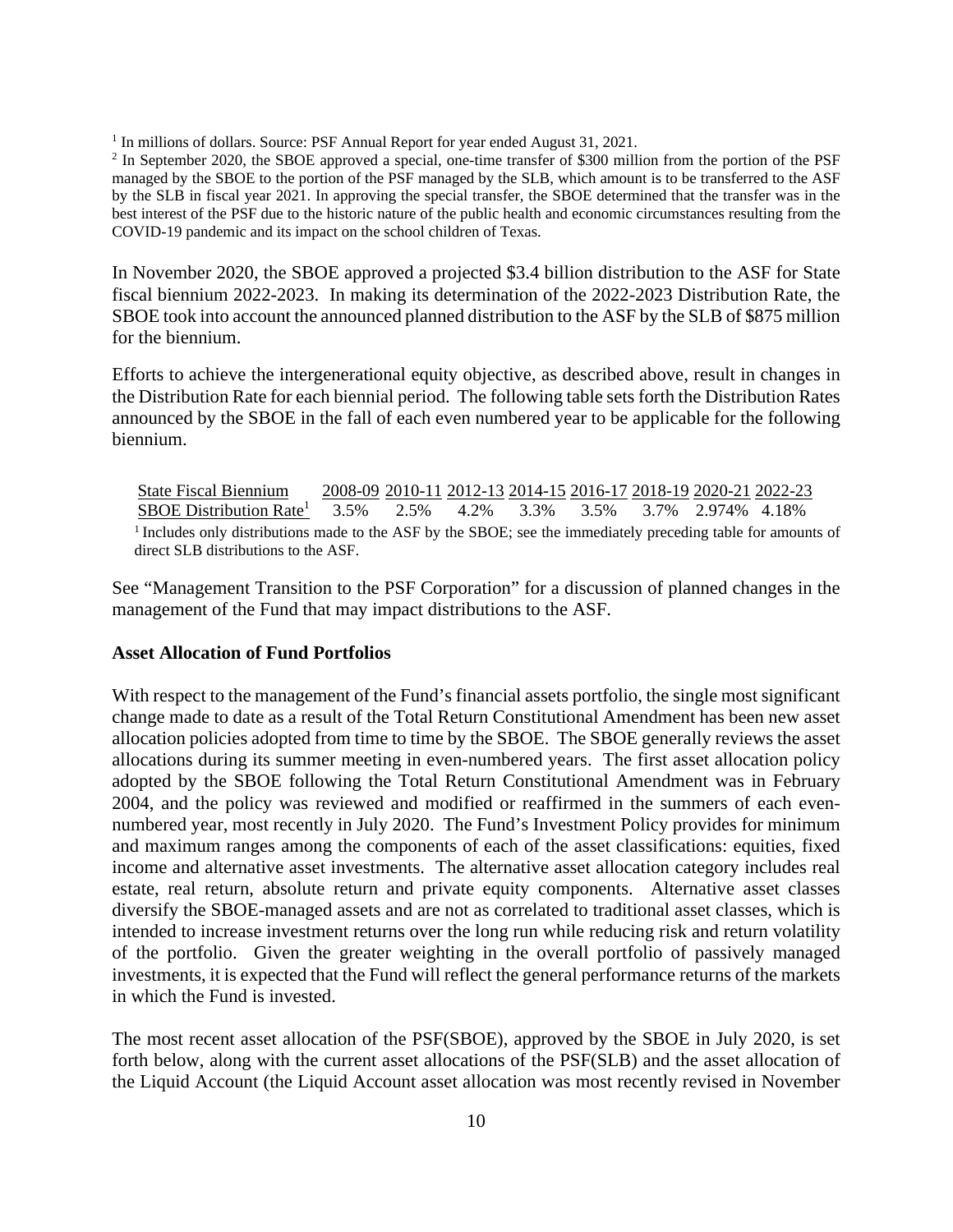2021). The next scheduled review of the PSF(SBOE) asset allocation is June 2022. See "Management Transition to the PSF Corporation" for a discussion of planned changes in the management of the Fund that could affect the responsibility for review of the asset allocation and the timing of asset allocation review, as well as elimination of the Liquid Account.

|                                      | <b>PSF</b><br><b>Total</b> | PSF(SBOE) | <b>PSF(SLB)</b> | Liquid<br><b>Account</b> |
|--------------------------------------|----------------------------|-----------|-----------------|--------------------------|
| <b>Equity Total</b>                  | 47%                        | 52%       | 0%              | 60%                      |
|                                      |                            |           |                 |                          |
| <b>Public Equity Total</b>           | 34%                        | 37%       | 0%              | 60%                      |
| Large Cap US Equity                  | 13%                        | 14%       | 0%              | 30%                      |
| Small/Mid Cap US Equity              | 5%                         | 6%        | 0%              | 7%                       |
| <b>International Equities</b>        | 13%                        | 14%       | 0%              | 23%                      |
| <b>Emerging Markets Equity</b>       | 2%                         | 3%        | 0%              | 0%                       |
| <b>Private Equity</b>                | 13%                        | 15%       | 0%              | 0%                       |
|                                      |                            |           |                 |                          |
| <b>Fixed Income Total</b>            | 27%                        | 25%       | 0%              | 38%                      |
|                                      |                            |           |                 |                          |
| Core Bonds                           | 11%                        | 12%       | 0%              | 10%                      |
| High Yield                           | 2%                         | 3%        | 0%              | 0%                       |
| <b>Emerging Markets Debt</b>         | 6%                         | 7%        | 0%              | 0%                       |
| Treasuries                           | 2%                         | 3%        | 0%              | 0%                       |
| <b>TIPS</b>                          | 3%                         | 0%        | 0%              | 5%                       |
| <b>Short Duration</b>                | 2%                         | 0%        | 0%              | 23%                      |
|                                      |                            |           |                 |                          |
| <b>Alternative Investments Total</b> | 25%                        | 22%       | 100%            | 0%                       |
|                                      |                            |           |                 |                          |
| <b>Absolute Return</b>               | 6%                         | 7%        | 0%              | 0%                       |
| <b>Real Estate</b>                   | 12%                        | 11%       | 33%             | 0%                       |
| <b>Real Return</b>                   | 1%                         | 4%        | 0%              | 0%                       |
| Energy                               | 3%                         | 0%        | 35%             | 0%                       |
| Infrastructure                       | 3%                         | 0%        | 32%             | 0%                       |
|                                      |                            |           |                 |                          |
| <b>Emerging Manager Program</b>      | 0%                         | 1%        | 0%              | 0%                       |
|                                      |                            |           |                 |                          |
| Cash                                 | 2%                         | 0%        | 0%              | 2%                       |

## **PSF Strategic Asset Allocations**

For a variety of reasons, each change in asset allocation for the Fund has been implemented in phases, and that approach is likely to be carried forward when and if the asset allocation policy is again modified.

The table below sets forth the comparative investments of the PSF(SBOE) for the years ending August 31, 2020 and 2021.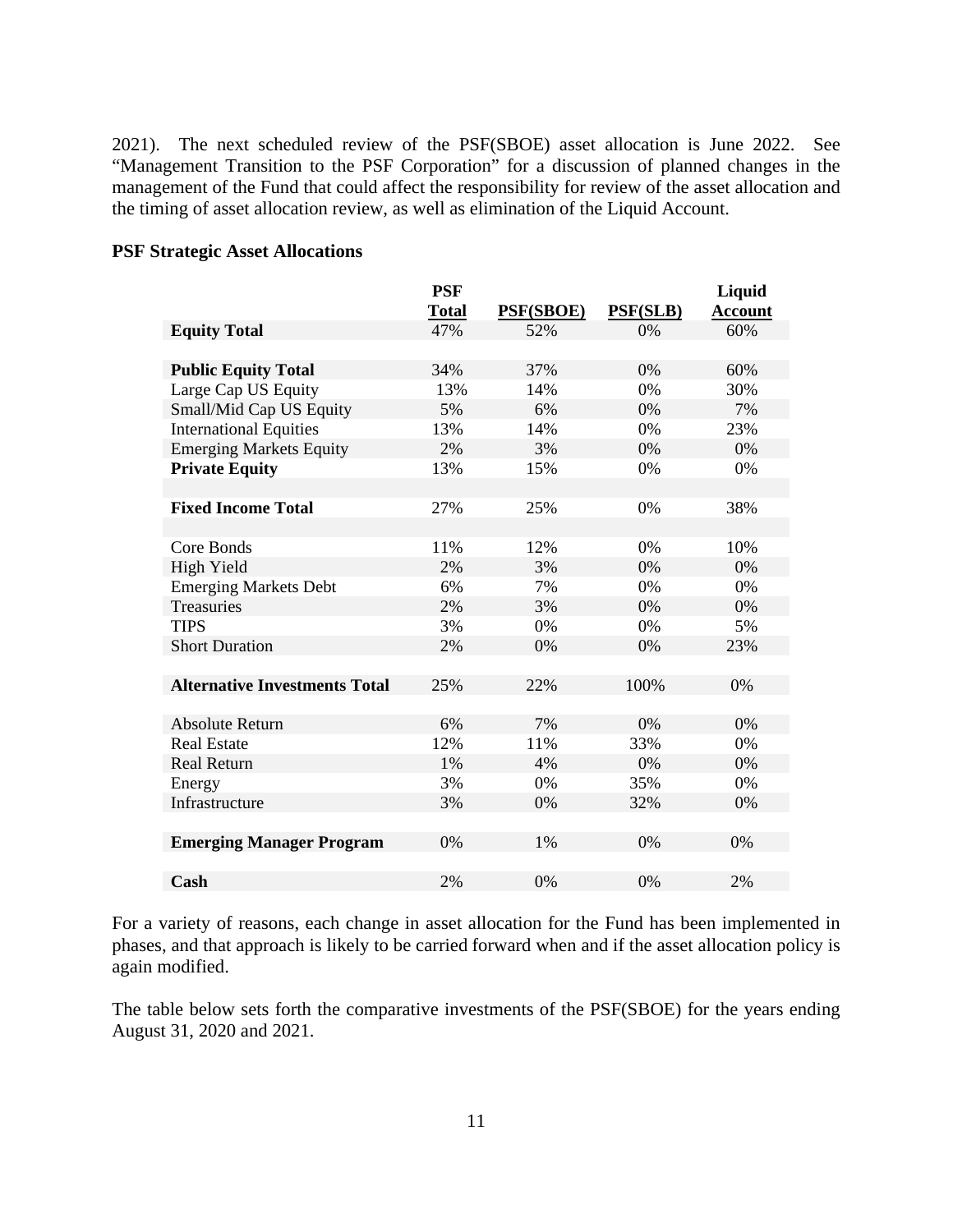| Comparative Investment Schedule - PSF(SBOE) <sup>1</sup> |  |  |  |  |
|----------------------------------------------------------|--|--|--|--|
|----------------------------------------------------------|--|--|--|--|

| Fair Value (in millions) August 31, 2021 and 2020 |                    |                    |                                     |                   |  |  |  |
|---------------------------------------------------|--------------------|--------------------|-------------------------------------|-------------------|--|--|--|
| <b>ASSET CLASS</b>                                | August 31,<br>2021 | August 31,<br>2020 | Amount of<br>Increase<br>(Decrease) | Percent<br>Change |  |  |  |
| <b>EQUITY</b>                                     |                    |                    |                                     |                   |  |  |  |
| Domestic Small Cap                                | \$2,597.3          | \$2,005.8          | \$<br>591.5                         | 29.5%             |  |  |  |
| Domestic Large Cap                                | 6,218.7            | 5,106.3            | 1,112.4                             | 21.8%             |  |  |  |
| <b>Total Domestic Equity</b>                      | 8,816.0            | 7,112.1            | 1,703.9                             | 24.0%             |  |  |  |
| <b>International Equity</b>                       | 8,062.1            | 6,380.9            | 1,681.2                             | 26.3%             |  |  |  |
| <b>TOTAL EQUITY</b>                               | 16,878.1           | 13,493.0           | 3,385.1                             | 25.1%             |  |  |  |
| <b>FIXED INCOME</b>                               |                    |                    |                                     |                   |  |  |  |
| Domestic Fixed Income                             | 4,853.1            | 4,232.6            | 620.5                               | 14.7%             |  |  |  |
| U.S. Treasuries                                   | 1,243.3            | 918.7              | 324.6                               | 35.3%             |  |  |  |
| <b>Emerging Market Debt</b>                       | 2,683.7            | 2,450.7            | 233.0                               | 9.5%              |  |  |  |
| TOTAL FIXED INCOME                                | 8,780.1            | 7,602.0            | 1,178.1                             | 15.5%             |  |  |  |
| <b>ALTERNATIVE INVESTMENTS</b>                    |                    |                    |                                     |                   |  |  |  |
| <b>Absolute Return</b>                            | 3,546.0            | 3,517.2            | 28.8                                | 0.8%              |  |  |  |
| <b>Real Estate</b>                                | 3,706.0            | 3,102.1            | 603.9                               | 19.5%             |  |  |  |
| Private Equity                                    | 7,724.6            | 4,761.5            | 2,963.1                             | 62.2%             |  |  |  |
| <b>Risk Parity</b>                                |                    | 1,164.9            | (1,164.9)                           | $-100.0\%$        |  |  |  |
| <b>Real Return</b>                                | 1,675.5            | 2,047.4            | (371.9)                             | $-18.2%$          |  |  |  |
| TOT ALT INVESTMENTS                               | 16,652.1           | 14,593.1           | 2,059.0                             | 14.1%             |  |  |  |
| UNALLOCATED CASH                                  | 262.9              | 122.9              | 140.0                               | 113.9%            |  |  |  |
| TOTAL PSF(SBOE)<br><b>INVESTMENTS</b>             | \$42,573.2         | 35,811.0<br>\$     | \$<br>6,762.2                       | 18.9%             |  |  |  |

Source: PSF Annual Report for year ended August 31, 2021.

 $1$  The investments shown in the table above at August 31, 2021 do not fully reflect the changes made to the PSF Strategic Asset Allocation in 2020, as those changes were still being phased in at the end of the fiscal year.

In accordance with legislation enacted during 2019, the PSF has established the Liquid Account for purposes of investing cash received from the SLB to be invested in liquid assets and managed by the SBOE in the same manner it manages the PSF. That cash was previously included in the PSF valuation but was held and invested by the State Comptroller. In July 2020, the SBOE adopted an asset allocation policy for the Liquid Account and that policy was revised in November 2021 (the current allocation is as shown in the table "PSF Strategic Asset Allocations" above). As so amended, the Liquid Account asset allocation is expected to be fully implemented in the first calendar quarter of calendar year 2022. See "Management Transition to the PSF Corporation" for a discussion of planned changes in the management of the Fund that could result in the dissolution of the Liquid Account and a blending of assets held in the Liquidity Account into the general investment portfolio of the Fund.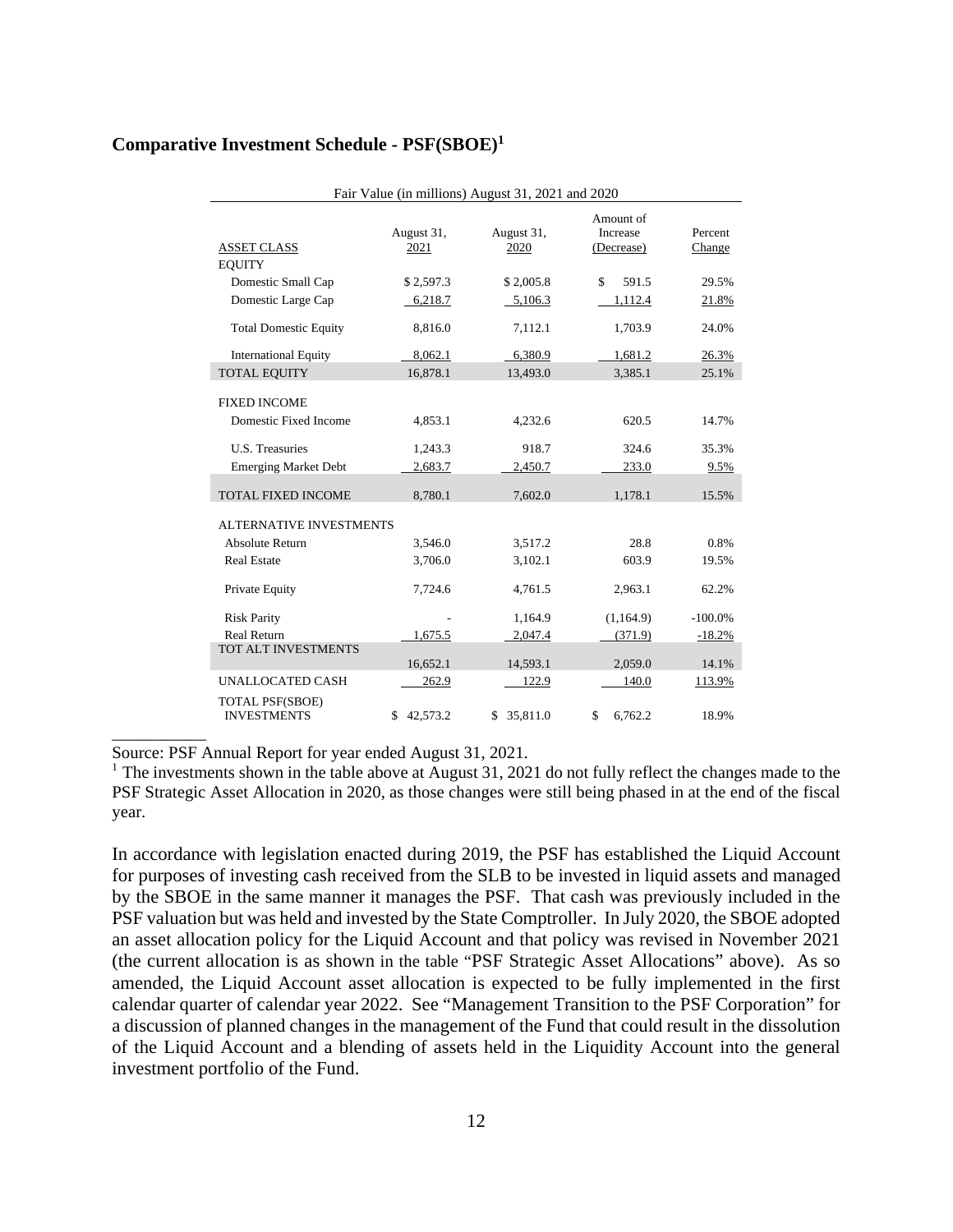The table below sets forth the investments of the Liquid Account for the year ended August 31, 2021.

# **Liquid Account Fair Value at August 31, 20211**

Fair Value (in millions) August 31, 2021 and 2020

|                                |            |            | Amount of  |           |
|--------------------------------|------------|------------|------------|-----------|
|                                | August 31, | August 31, | Increase   | Percent   |
| <b>ASSET CLASS</b>             | 2021       | 2020       | (Decrease) | Change    |
| Equity                         |            |            |            |           |
| Domestic Small/Mid Cap         | \$228.3    |            | \$228.3    | N/A       |
| Domestic Large Cap             | 578.6      |            | 578.6      | N/A       |
| <b>Total Domestic Equity</b>   | 806.9      |            | 806.9      | N/A       |
| <b>International Equity</b>    | 392.6      |            | 392.6      | N/A       |
| <b>TOTAL EQUITY</b>            | 1,199.5    |            | 1,199.5    | N/A       |
| <b>Fixed Income</b>            |            |            |            |           |
| <b>Short-Term Fixed Income</b> | 1,074.8    | \$1,597.3  | (522.5)    | $-32.7\%$ |
| Core Bonds                     | 413.1      |            | 413.1      | N/A       |
| <b>TIPS</b>                    | 213.9      |            | 213.9      | N/A       |
| <b>TOTAL FIXED INCOME</b>      | 1,701.8    | 1,597.3    | 104.5      | 6.5%      |
| <b>Unallocated Cash</b>        | 1,420.5    | 2,453.3    | (1,032.8)  | $-42.1%$  |
| <b>Total Liquid Account</b>    |            |            |            |           |
| <b>Investments</b>             | \$4,321.8  | \$4,050.6  | \$271.2    | 6.7%      |

<sup>1</sup> In millions of dollars.

Source: PSF Annual Report for year ended August 31, 2021.

The table below sets forth the comparative investments of the PSF(SLB) for the years ending August 31, 2020 and 2021.

# **Comparative Investment Schedule - PSF(SLB)**

|                                           | Fair Value (in millions) August 31, 2021 and 2020 |               |            |         |  |  |  |
|-------------------------------------------|---------------------------------------------------|---------------|------------|---------|--|--|--|
|                                           | As of                                             | As of         | Increase   | Percent |  |  |  |
| <b>Asset Class</b>                        | $8 - 31 - 21$                                     | $8 - 31 - 20$ | (Decrease) | Change  |  |  |  |
|                                           |                                                   |               |            |         |  |  |  |
| Discretionary Real Assets Investments     |                                                   |               |            |         |  |  |  |
| <b>Externally Managed</b>                 |                                                   |               |            |         |  |  |  |
| Real Assets Investment Funds <sup>1</sup> |                                                   |               |            |         |  |  |  |
| Energy/Minerals                           | \$1,707.5                                         | \$1,164.0     | \$543.5    | 46.7%   |  |  |  |
| Infrastructure                            | 1,652.3                                           | 1,485.4       | 166.9      | 11.2%   |  |  |  |
| <b>Real Estate</b>                        | 1,276.8                                           | 1,174.8       | 102.0      | 8.7%    |  |  |  |
| <b>Internally Managed Direct</b>          |                                                   |               |            |         |  |  |  |
| <b>Real Estate</b>                        | 223.9                                             | 219.5         | 4.4        | 2.0%    |  |  |  |
| Investments                               |                                                   |               |            |         |  |  |  |
| <b>Total Discretionary</b>                |                                                   |               |            |         |  |  |  |
|                                           | 13                                                |               |            |         |  |  |  |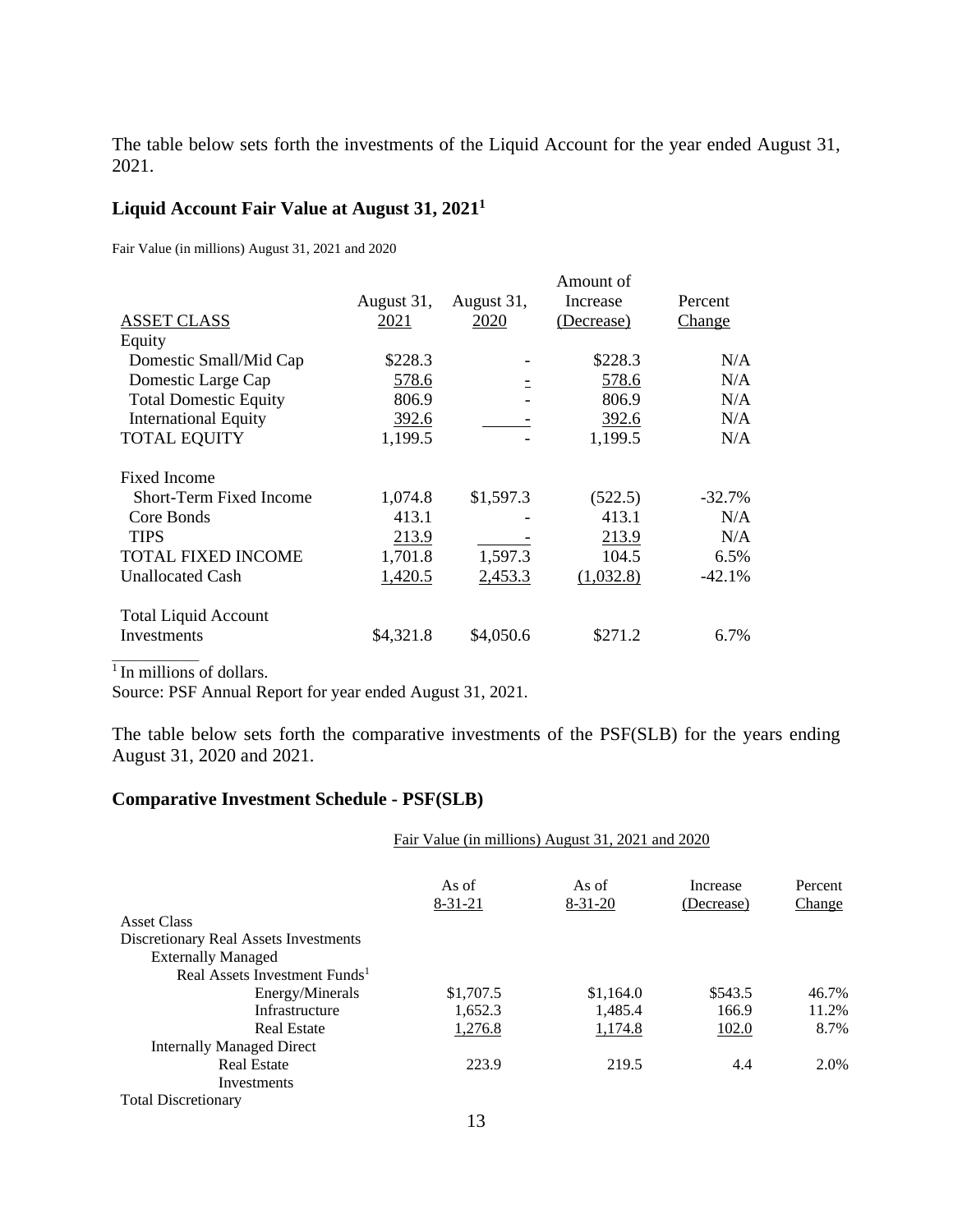| Real Assets Investments                   | 4,860.5   | 4,043.7   | 816.8     | 20.2%    |
|-------------------------------------------|-----------|-----------|-----------|----------|
| Dom. Equity Rec'd as In-Kind Distribution | 1.7       | 0.9       | 0.8       | 88.9%    |
| Sovereign and Other Lands                 | 405.4     | 408.6     | (3.2)     | $-0.8\%$ |
| Mineral Interests                         | 2,720.4   | 2,115.4   | 605       | 28.6%    |
| Cash at State Treasury <sup>2</sup>       | 699.2     | 333.8     | 365.4     | 109.5%   |
| Total PSF(SLB)<br><b>Investments</b>      | \$8,687.2 | \$6,902.4 | \$1,784.8 | 25.9%    |

<sup>1</sup> The fair values of externally managed real assets investment funds, separate accounts, and co-investment vehicles are estimated using the most recent valuations available, adjusted for subsequent contributions and withdrawals. 2

<sup>2</sup> Cash at State Treasury represents amounts that have been deposited in the State Treasury and temporarily invested in short-term investments until called for investment by the external real assets investment funds, separate accounts, and co-investment vehicles to which PSF(SLB) has made capital commitments. Prior to September 1, 2019, PSF(SLB) was required by statute to deposit cash designated by the SLB for investment in real assets in the State Treasury until it is drawn for investment. After September 1, 2019, that cash was moved to the Liquid Account to be invested by the SBOE.

The asset allocation of the Fund's financial assets portfolio is subject to change by the SBOE from time to time based upon a number of factors, including recommendations to the SBOE made by internal investment staff and external consultants. Fund performance may also be affected by factors other than asset allocation, including, without limitation, the general performance of the securities markets and other capital markets in the United States and abroad, which may be affected by different levels of economic activity; decisions of political officeholders; significant adverse weather events and the market impact of domestic and international climate change; development of hostilities in and among nations; cybersecurity threats and events; changes in international trade policies or practices; application of the Prudent Person Standard, which may eliminate certain investment opportunities for the Fund; management fees paid to external managers and embedded management fees for some fund investments; and, PSF operational limitations impacted by Texas law or legislative appropriation. See "Management Transition to the PSF Corporation" for a discussion of planned changes in the management of the Fund that may affect these factors. The Guarantee Program could also be impacted by changes in State or federal law or regulations or the implementation of new accounting standards.

#### **The School District Bond Guarantee Program**

The School District Bond Guarantee Program requires an application be made by a school district to the Education Commissioner for a guarantee of its bonds. If the conditions for the School District Bond Guarantee Program are satisfied, the guarantee becomes effective upon approval of the bonds by the Attorney General and remains in effect until the guaranteed bonds are paid or defeased, by a refunding or otherwise.

In the event of default, holders of guaranteed school district bonds will receive all payments due from the corpus of the PSF. Following a determination that a school district will be or is unable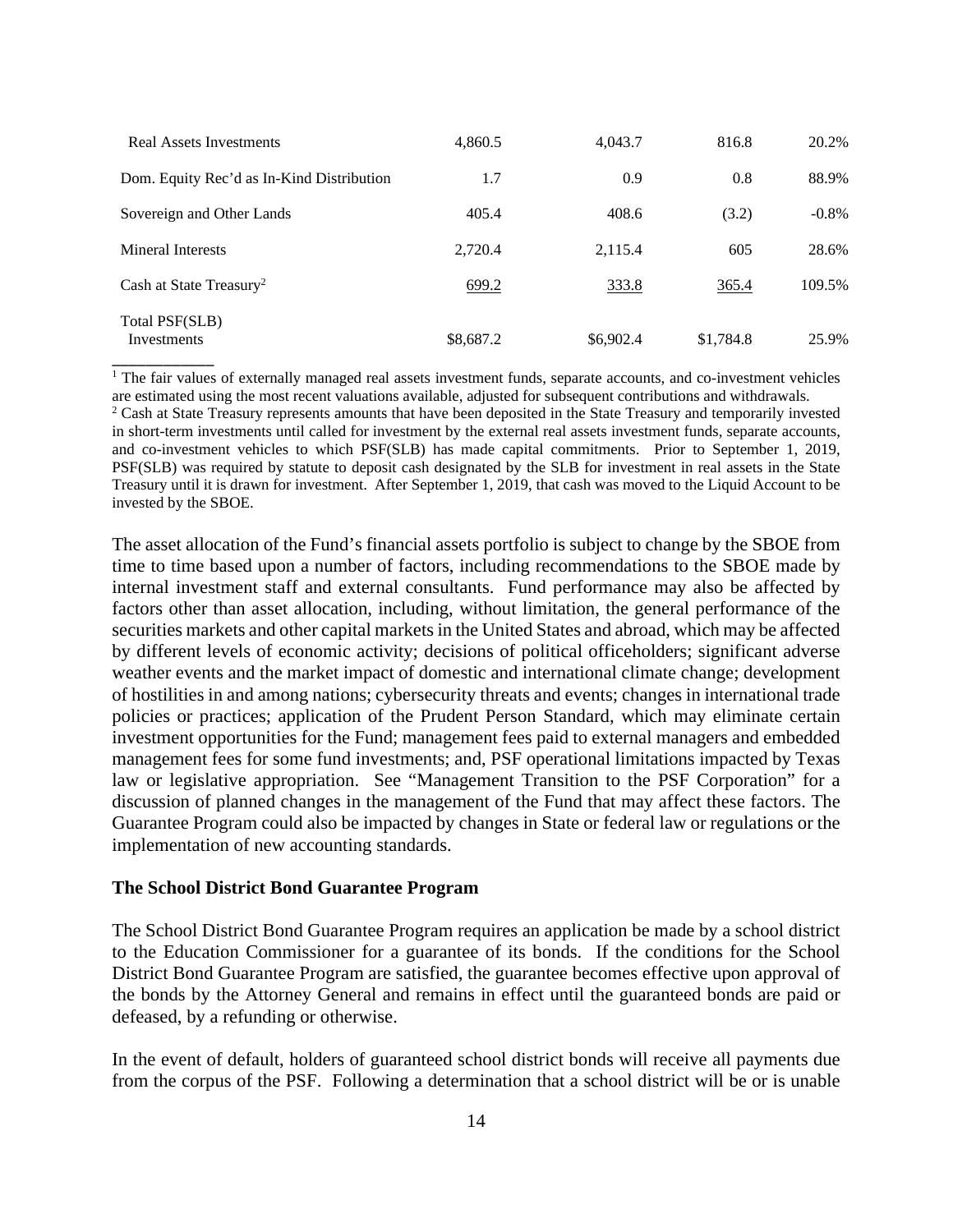will cancel the bond or evidence of payment of the interest and forward it to the school district. to pay maturing or matured principal or interest on any guaranteed bond, the Act requires the school district to notify the Education Commissioner not later than the fifth day before the stated maturity date of such bond or interest payment. Immediately following receipt of such notice, the Education Commissioner must cause to be transferred from the appropriate account in the PSF to the Paying Agent/Registrar an amount necessary to pay the maturing or matured principal and interest. Upon receipt of funds for payment of such principal or interest, the Paying Agent/Registrar must pay the amount due and forward the canceled bond or evidence of payment of the interest to the State Comptroller of Public Accounts (the "Comptroller"). The Education Commissioner will instruct the Comptroller to withhold the amount paid, plus interest, from the first State money payable to the school district. The amount withheld pursuant to this funding "intercept" feature will be deposited to the credit of the PSF. The Comptroller must hold such canceled bond or evidence of payment of the interest on behalf of the PSF. Following full reimbursement of such payment by the school district to the PSF with interest, the Comptroller The Act permits the Education Commissioner to order a school district to set a tax rate sufficient. to reimburse the PSF for any payments made with respect to guaranteed bonds, and also sufficient to pay future payments on guaranteed bonds, and provides certain enforcement mechanisms to the Education Commissioner, including the appointment of a board of managers or annexation of a defaulting school district to another school district.

If a school district fails to pay principal or interest on a bond as it is stated to mature, other amounts not due and payable are not accelerated and do not become due and payable by virtue of the district's default. The School District Bond Guarantee Program does not apply to the payment of principal and interest upon redemption of bonds, except upon mandatory sinking fund redemption, and does not apply to the obligation, if any, of a school district to pay a redemption premium on its guaranteed bonds. The guarantee applies to all matured interest on guaranteed school district bonds, whether the bonds were issued with a fixed or variable interest rate and whether the interest rate changes as a result of an interest reset provision or other bond order provision requiring an interest rate change. The guarantee does not extend to any obligation of a school district under any agreement with a third party relating to guaranteed bonds that is defined or described in State law as a "bond enhancement agreement" or a "credit agreement," unless the right to payment of such third party is directly as a result of such third party being a bondholder.

In the event that two or more payments are made from the PSF on behalf of a district, the Education Commissioner shall request the Attorney General to institute legal action to compel the district and its officers, agents and employees to comply with the duties required of them by law in respect to the payment of guaranteed bonds.

Generally, the regulations that govern the School District Bond Guarantee Program (the "SDBGP Rules") limit guarantees to certain types of notes and bonds, including, with respect to refunding bonds issued by school districts, a requirement that the bonds produce debt service savings, and that bonds issued for capital facilities of school districts must have been voted as unlimited tax debt of the issuing district. The Guarantee Program Rules include certain accreditation criteria for districts applying for a guarantee of their bonds, and limit guarantees to districts that have less than the amount of annual debt service per average daily attendance that represents the 90th percentile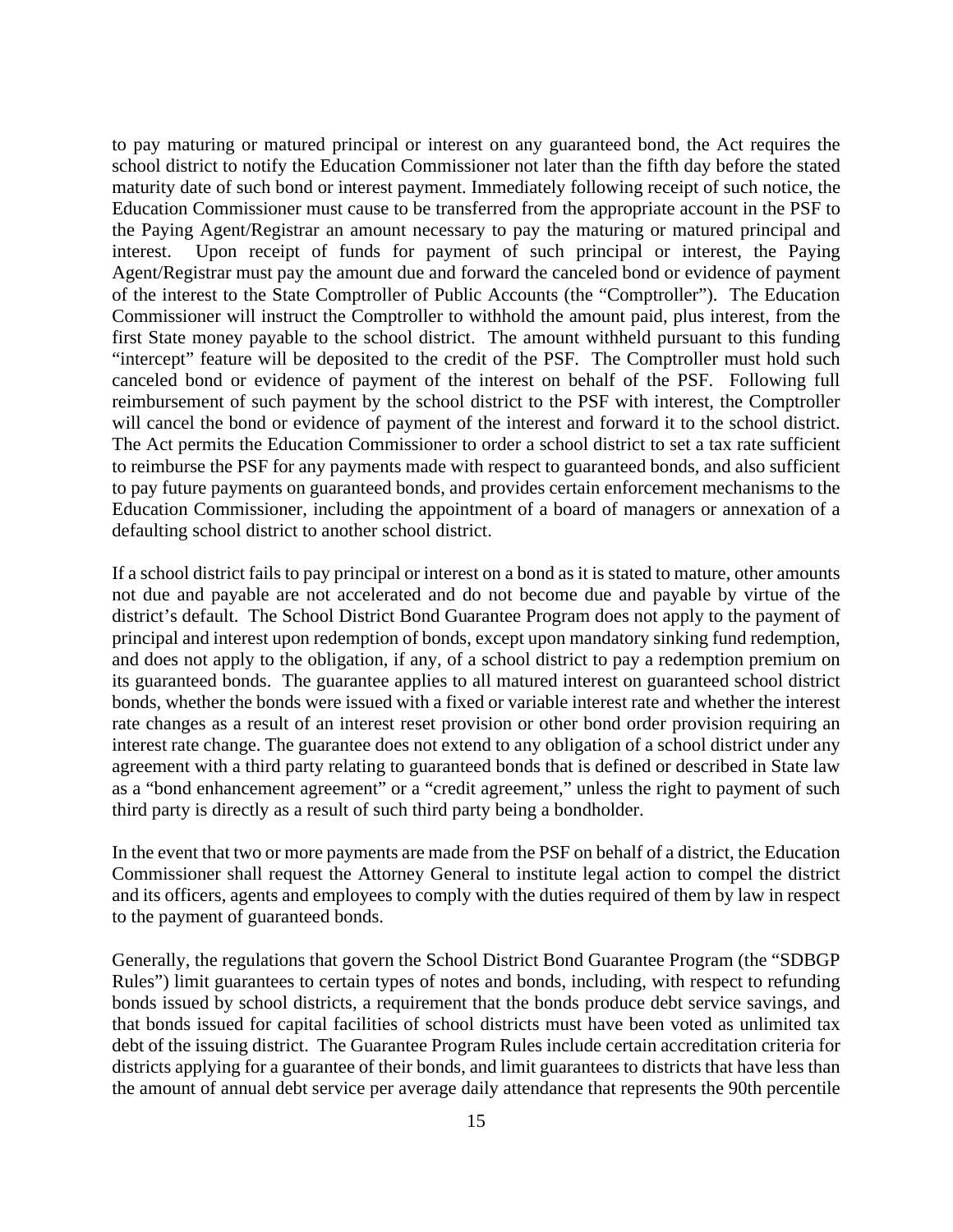of annual debt service per average daily attendance for all school districts, but such limitation will not apply to school districts that have enrollment growth of at least 25% over the previous five school years. The SDBGP Rules are codified in the Texas Administrative Code at 19 TAC section 33.65 and are available at <https://tea.texas.gov/sites/default/files/ch033a.pdf>.

#### **The Charter District Bond Guarantee Program**

The Charter District Bond Guarantee Program became effective March 3, 2014. The SBOE published final regulations in the Texas Register that provide for the administration of the Charter District Bond Guarantee Program (the "CDBGP Rules"). The CDBGP Rules are codified at 19 TAC section 33.67 and are available at <https://tea.texas.gov/sites/default/files/ch033a.pdf>.

The Charter District Bond Guarantee Program has been authorized through the enactment of amendments to the Act, which provide that a charter holder may make application to the Education Commissioner for designation as a "charter district" and for a guarantee by the PSF under the Act of bonds issued on behalf of a charter district by a non-profit corporation. If the conditions for the Charter District Bond Guarantee Program are satisfied, the guarantee becomes effective upon approval of the bonds by the Attorney General and remains in effect until the guaranteed bonds are paid or defeased, by a refunding or otherwise.

As of March 2022 (the most recent date for which data is available), the percentage of students enrolled in open-enrollment charter schools (excluding charter schools authorized by school districts) to the total State scholastic census was approximately 6.98%. At April 29, 2022, there were 191 active open-enrollment charter schools in the State and there were 908 charter school campuses active under such charters (though as of such date, 25 of such campuses are not currently serving students for various reasons). Section 12.101, Texas Education Code, as amended by the Legislature in 2013, limits the number of charters that the Education Commissioner may grant to 215 charters as of the end of fiscal year 2014, with the number increasing in each fiscal year thereafter through 2019 to a total number of 305 charters. While legislation limits the number of charters that may be granted, it does not limit the number of campuses that may operate under a particular charter. For information regarding the capacity of the Guarantee Program, see "Capacity Limits for the Guarantee Program." The Act provides that the Education Commissioner may not approve the guarantee of refunding or refinanced bonds under the Charter District Bond Guarantee Program in a total amount that exceeds one-half of the total amount available for the guarantee of charter district bonds under the Charter District Bond Guarantee Program.

In accordance with the Act, the Education Commissioner may not approve charter district bonds for guarantee if such guarantees will result in lower bond ratings for public school district bonds that are guaranteed under the School District Bond Guarantee Program. To be eligible for a guarantee, the Act provides that a charter district's bonds must be approved by the Attorney General, have an unenhanced investment grade rating from a nationally recognized investment rating firm, and satisfy a limited investigation conducted by the TEA.

The Charter District Bond Guarantee Program does not apply to the payment of principal and interest upon redemption of bonds, except upon mandatory sinking fund redemption, and does not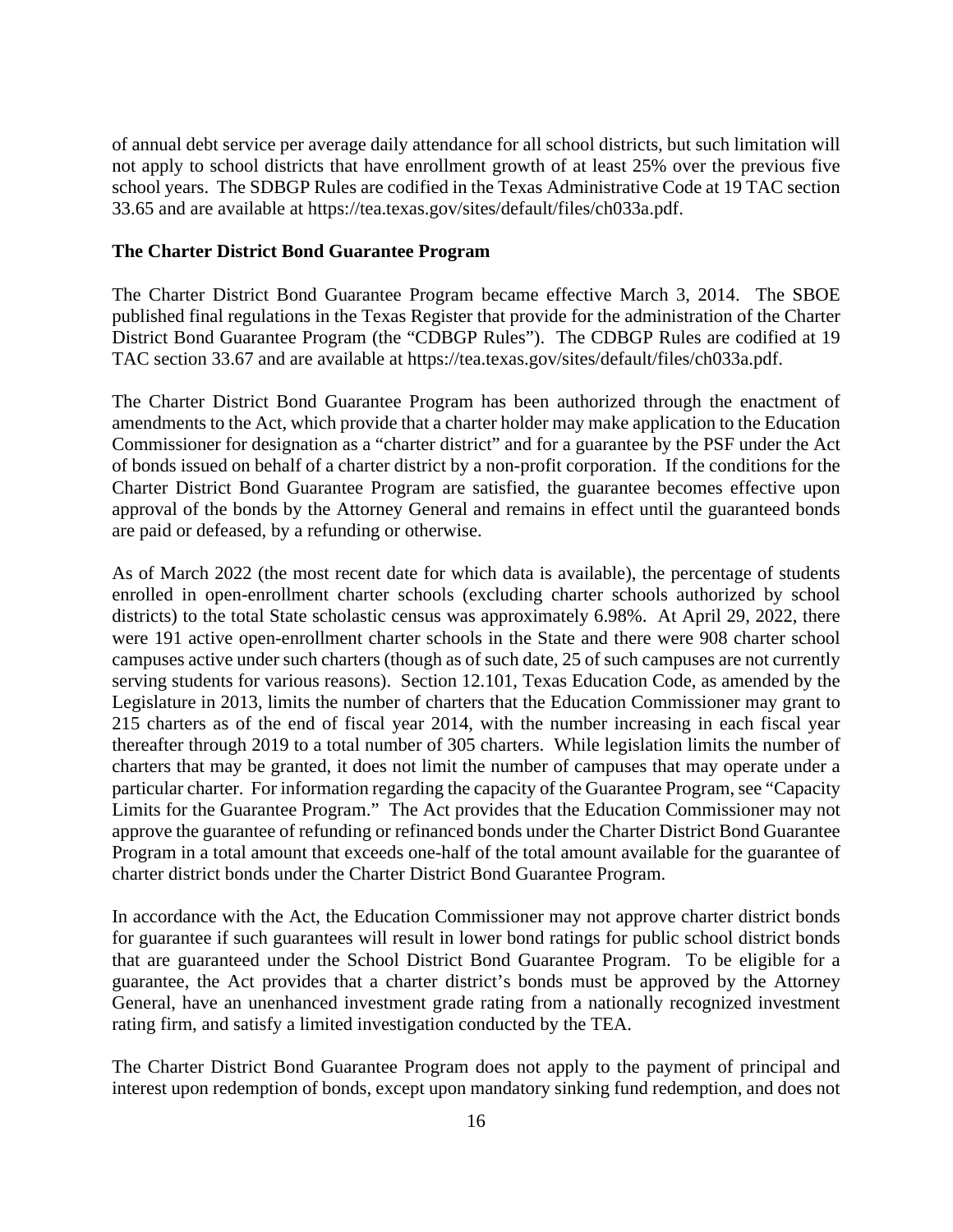apply to the obligation, if any, of a charter district to pay a redemption premium on its guaranteed bonds. The guarantee applies to all matured interest on guaranteed charter district bonds, whether the bonds were issued with a fixed or variable interest rate and whether the interest rate changes as a result of an interest reset provision or other bond resolution provision requiring an interest rate change. The guarantee does not extend to any obligation of a charter district under any agreement with a third party relating to guaranteed bonds that is defined or described in State law as a "bond enhancement agreement" or a "credit agreement," unless the right to payment of such third party is directly as a result of such third party being a bondholder.

The Act provides that immediately following receipt of notice that a charter district will be or is unable to pay maturing or matured principal or interest on a guaranteed bond, the Education Commissioner is required to instruct the Comptroller to transfer from the Charter District Reserve Fund to the district's paying agent an amount necessary to pay the maturing or matured principal or interest. If money in the Charter District Reserve Fund is insufficient to pay the amount due on a bond for which a notice of default has been received, the Education Commissioner is required to instruct the Comptroller to transfer from the PSF to the district's paying agent the amount necessary to pay the balance of the unpaid maturing or matured principal or interest. If a total of two or more payments are made under the Charter District Bond Guarantee Program on charter district bonds and the Education Commissioner determines that the charter district is acting in bad faith under the program, the Education Commissioner may request the Attorney General to institute appropriate legal action to compel the charter district and its officers, agents, and employees to comply with the duties required of them by law in regard to the guaranteed bonds. As is the case with the School District Bond Guarantee Program, the Act provides a funding "intercept" feature that obligates the Education Commissioner to instruct the Comptroller to withhold the amount paid with respect to the Charter District Bond Guarantee Program, plus interest, from the first State money payable to a charter district that fails to make a guaranteed payment on its bonds. The amount withheld will be deposited, first, to the credit of the PSF, and then to restore any amount drawn from the Charter District Reserve Fund as a result of the nonpayment.

The CDBGP Rules provide that the PSF may be used to guarantee bonds issued for the acquisition, construction, repair, or renovation of an educational facility for an open-enrollment charter holder and equipping real property of an open-enrollment charter school and/or to refinance promissory notes executed by an open-enrollment charter school, each in an amount in excess of \$500,000 the proceeds of which loans were used for a purpose described above (so-called new money bonds) or for refinancing bonds previously issued for the charter school that were approved by the attorney general (so-called refunding bonds). Refunding bonds may not be guaranteed under the Charter District Bond Guarantee Program if they do not result in a present value savings to the charter holder.

The CDBGP Rules provide that an open-enrollment charter holder applying for charter district designation and a guarantee of its bonds under the Charter District Bond Guarantee Program satisfy various provisions of the regulations, including the following: It must (i) have operated at least one open-enrollment charter school with enrolled students in the State for at least three years; (ii) agree that the bonded indebtedness for which the guarantee is sought will be undertaken as an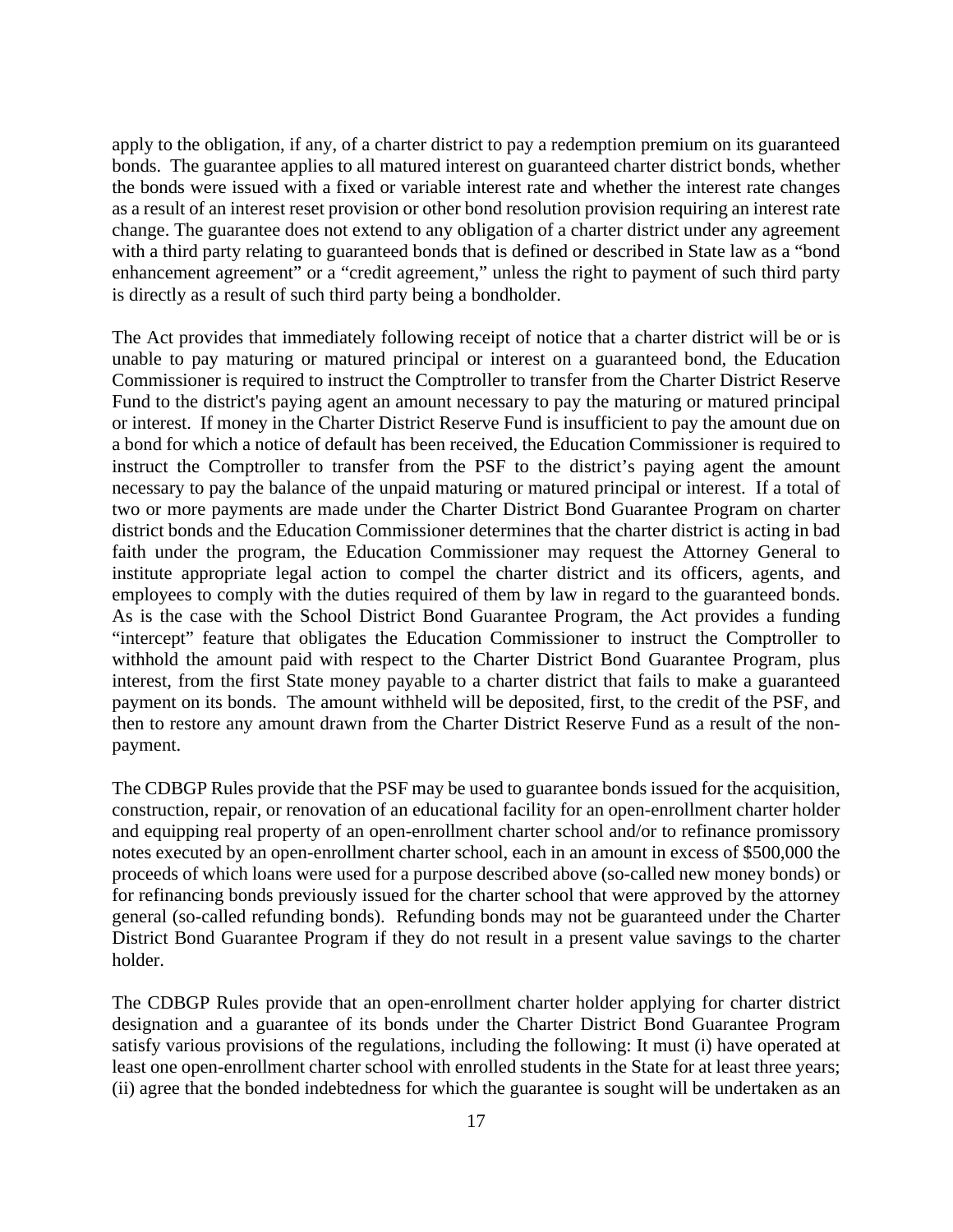obligation of all entities under common control of the open-enrollment charter holder, and that all such entities will be liable for the obligation if the open-enrollment charter holder defaults on the bonded indebtedness, provided, however, that an entity that does not operate a charter school in Texas is subject to this provision only to the extent it has received state funds from the openenrollment charter holder; (iii) have had completed for the past three years an audit for each such year that included unqualified or unmodified audit opinions; and (iv) have received an investment grade credit rating within the last year. Upon receipt of an application for guarantee under the Charter District Bond Guarantee Program, the Education Commissioner is required to conduct an investigation into the financial status of the applicant charter district and of the accreditation status of all open-enrollment charter schools operated under the charter, within the scope set forth in the CDBGP Rules. Such financial investigation must establish that an applying charter district has a historical debt service coverage ratio, based on annual debt service, of at least 1.1 for the most recently completed fiscal year, and a projected debt service coverage ratio, based on projected revenues and expenses and maximum annual debt service, of at least 1.2. The failure of an openenrollment charter holder to comply with the Act or the applicable regulations, including by making any material misrepresentations in the charter holder's application for charter district designation or guarantee under the Charter District Bond Guarantee Program, constitutes a material violation of the open-enrollment charter holder's charter.

From time to time, TEA has limited new guarantees under the Charter District Bond Guarantee Program to conform to capacity limits specified by the Act. Legislation enacted during the Legislature's 2017 regular session modified the manner of calculating the capacity of the Charter District Bond Guarantee Program (the "CDBGP Capacity"), which further increased the amount of the CDBGP Capacity, beginning with State fiscal year 2018, but that provision of the law does not increase overall Program capacity, it merely makes available to the Charter District Bond Guarantee Program a greater share of capacity in the Guarantee Program. The CDBGP Capacity is made available from the capacity of the Guarantee Program but is not reserved exclusively for the Charter District Bond Guarantee Program. See "Capacity Limits for the Guarantee Program" and "2017 Legislative Changes to the Charter District Bond Guarantee Program." Other factors that could increase the CDBGP Capacity include Fund investment performance, future increases in the Guarantee Program multiplier, changes in State law that govern the calculation of the CDBGP Capacity, as described below, changes in State or federal law or regulations related to the Guarantee Program limit, growth in the relative percentage of students enrolled in open-enrollment charter schools to the total State scholastic census, legislative and administrative changes in funding for charter districts, changes in level of school district or charter district participation in the Guarantee Program, or a combination of such circumstances.

#### **Capacity Limits for the Guarantee Program**

The capacity of the Fund to guarantee bonds under the Guarantee Program is limited to the lessor of that imposed by State law (the "State Capacity Limit") and that imposed by regulations and a notice issued by the IRS (the "IRS Limit", with the limit in effect at any given time being the "Capacity Limit"). From 2005 through 2009, the Guarantee Program twice reached capacity under the IRS Limit, and in each instance the Guarantee Program was closed to new bond guarantee applications until relief was obtained from the IRS. The most recent closure of the Guarantee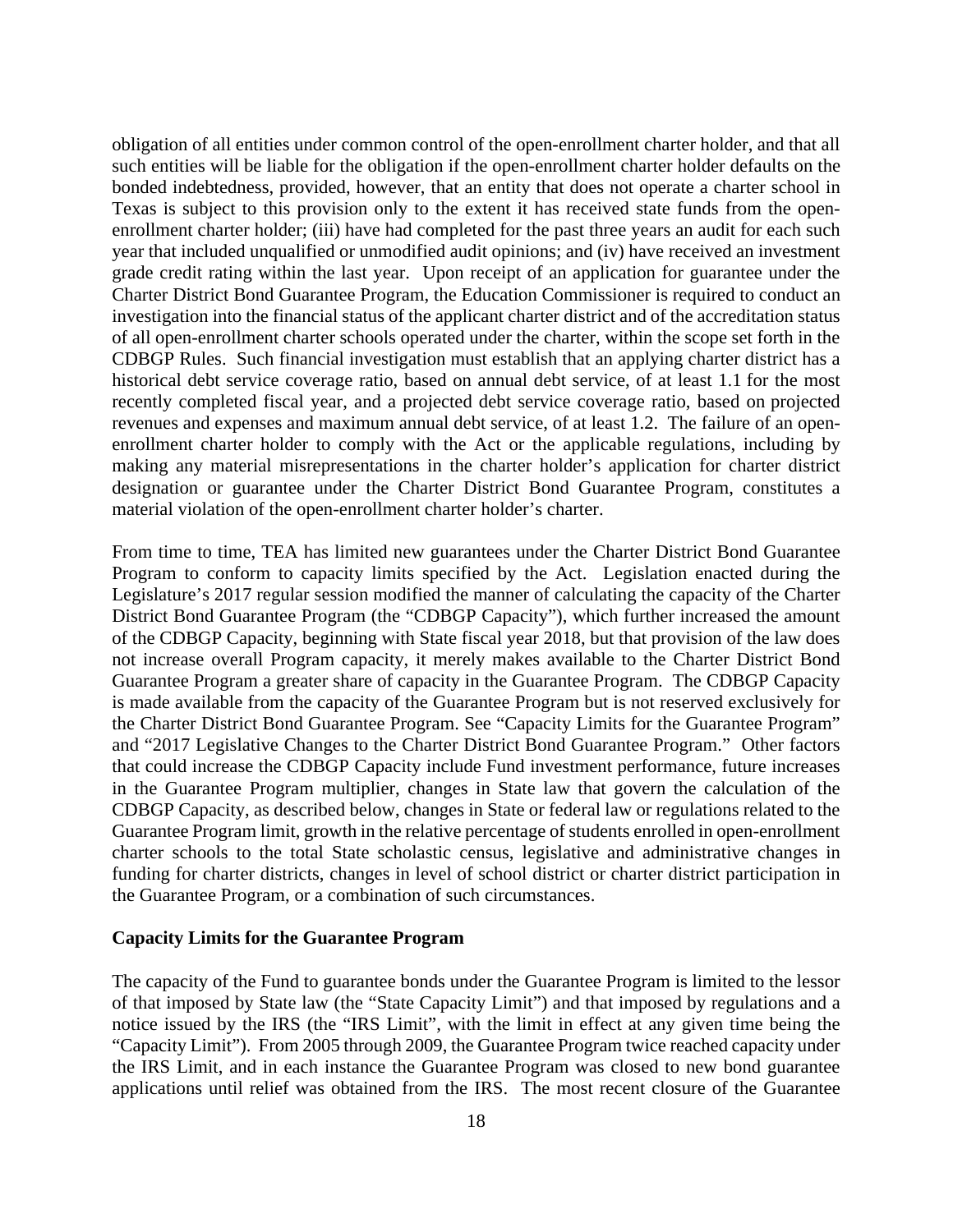Program commenced in March 2009 and the Guarantee Program reopened in February 2010 on the basis of receipt of the IRS Notice.

Prior to 2007, various legislation was enacted modifying the calculation of the State Capacity limit; however, in 2007, Senate Bill 389 ("SB 389") was enacted, providing for increases in the capacity of the Guarantee Program, and specifically providing that the SBOE may by rule increase the capacity of the Guarantee Program from two and one-half times the cost value of the PSF to an amount not to exceed five times the cost value of the PSF, provided that the increased limit does not violate federal law and regulations and does not prevent bonds guaranteed by the Guarantee Program from receiving the highest available credit rating, as determined by the SBOE. SB 389 further provided that the SBOE shall at least annually consider whether to change the capacity of the Guarantee Program. Additionally, on May 21, 2010, the SBOE modified the SDBGP Rules, and increased the State Capacity Limit to an amount equal to three times the cost value of the PSF. Such modified regulations, including the revised capacity rule, became effective on July 1, 2010. The SDBGP Rules provide that the Education Commissioner may reduce the multiplier to maintain the AAA credit rating of the Guarantee Program but also provide that any changes to the multiplier made by the Education Commissioner are to be ratified or rejected by the SBOE at the next meeting following the change. See "Valuation of the PSF and Guaranteed Bonds" below.

Since September 2015, the SBOE has periodically voted to change the capacity multiplier as shown in the following table.

| Changes in SBOE-determined multiplier for State Capacity Limit |            |
|----------------------------------------------------------------|------------|
| Date                                                           | Multiplier |
| Prior to May 2010                                              | 2.50       |
| May 2010                                                       | 3.00       |
| September 2015                                                 | 3.25       |
| February 2017                                                  | 3.50       |
| September 2017                                                 | 3.75       |
| February 2018 (current)                                        | 3.50       |

Prior to the issuance of the IRS Notice (defined below), the capacity of the program under the IRS Limit was limited to two and one-half times the lower of cost or fair market value of the Fund's assets adjusted by a factor that excluded additions to the Fund made since May 14, 1989. On December 16, 2009, the IRS published Notice 2010-5 (the "IRS Notice") stating that the IRS would issue proposed regulations amending the existing regulations to raise the IRS limit to 500% of the total cost of the assets held by the PSF as of December 16, 2009. In accordance with the IRS Notice, the amount of any new bonds to be guaranteed by the PSF, together with the then outstanding amount of bonds previously guaranteed by the PSF, must not exceed the IRS limit on the sale date of the new bonds to be guaranteed. The IRS Notice further provided that the IRS Notice may be relied upon for bonds sold on or after December 16, 2009, and before the effective date of future regulations or other public administrative guidance affecting funds like the PSF.

On September 16, 2013, the IRS published proposed regulations (the "Proposed IRS Regulations") that, among other things, would enact the IRS Notice. The preamble to the Proposed IRS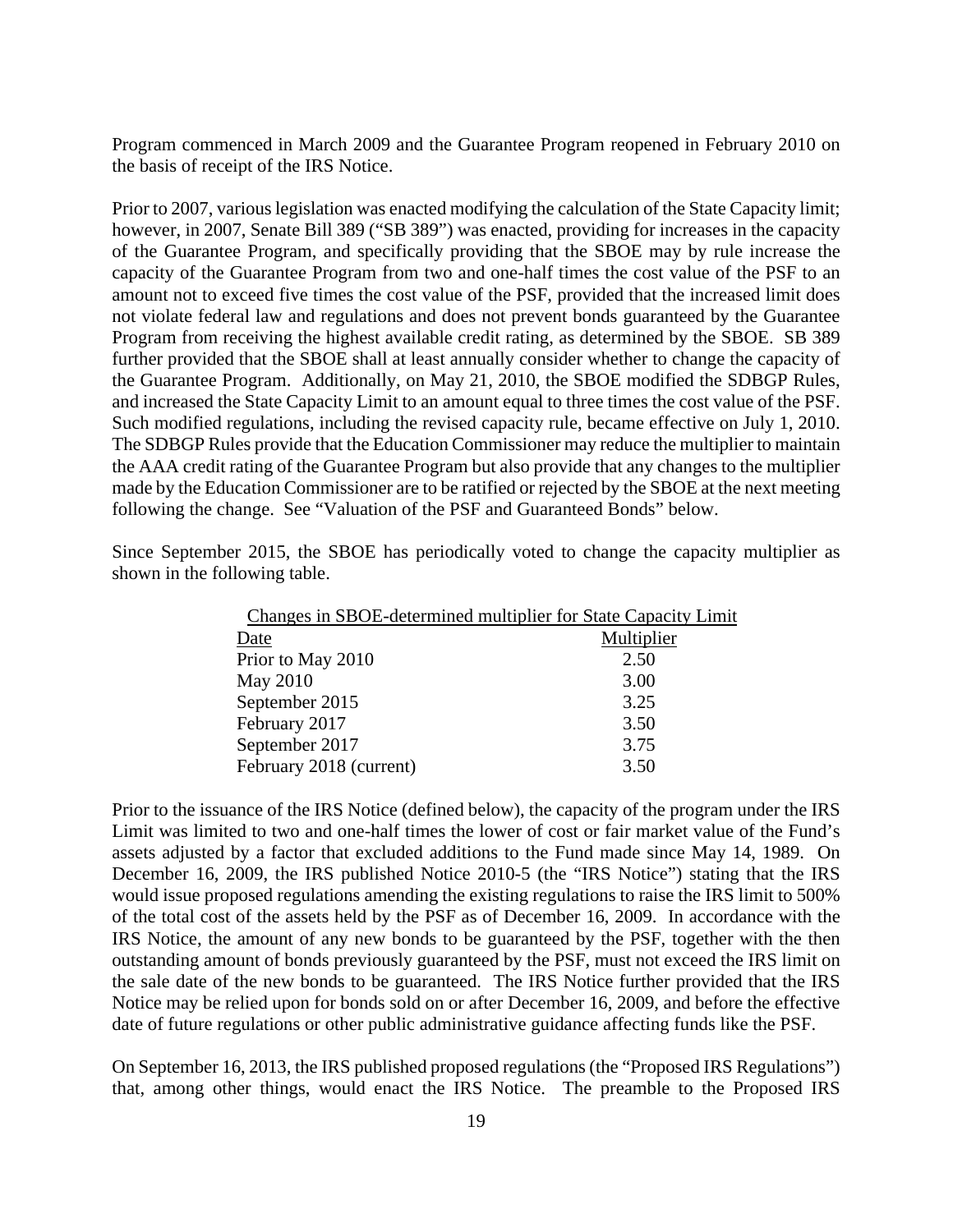Regulations provides that issuers may elect to apply the Proposed IRS Regulations, in whole or in part, to bonds sold on or after September 16, 2013, and before the date that final regulations became effective.

On July 18, 2016, the IRS issued final regulations enacting the IRS Notice (the "Final IRS Regulations"). The Final IRS Regulations are effective for bonds sold on or after October 17, 2016. The IRS Notice, the Proposed IRS Regulations and the Final IRS Regulations establish a static capacity for the Guarantee Program based upon the cost value of Fund assets on December 16, 2009, multiplied by five. On December 16, 2009, the cost value of the Guarantee Program was \$23,463,730,608 (estimated and unaudited), thereby producing an IRS Limit of approximately \$117.3 billion.

In September 2015, the SBOE also approved a new 5% capacity reserve for the Charter District Bond Guarantee Program. The State Capacity Limit increased from \$128,247,002,583 on August 31, 2020 to \$135,449,634,408 on August 31, 2021 (but at such date the IRS Limit (\$117,318,653,038) remained the lower of the two, so it is the current Capacity Limit for the Fund).

Since July 1991, when the SBOE amended the Guarantee Program Rules to broaden the range of bonds that are eligible for guarantee under the Guarantee Program to encompass most Texas school district bonds, the principal amount of bonds guaranteed under the Guarantee Program has increased sharply. In addition, in recent years a number of factors have caused an increase in the amount of bonds issued by school districts in the State. See the table "Permanent School Fund Guaranteed Bonds" below. Effective September 1, 2009, the Act provides that the SBOE may annually establish a percentage of the cost value of the Fund to be reserved from use in guaranteeing bonds (the "Capacity Reserve"). The SDBGP Rules provide for a minimum Capacity Reserve for the overall Guarantee Program of no less than 5% and provide that the amount of the Capacity Reserve may be increased by a majority vote of the SBOE. The CDBGP Rules provide for an additional 5% reserve of CDBGP Capacity. The Education Commissioner is authorized to change the Capacity Reserve, which decision must be ratified or rejected by the SBOE at its next meeting following any change made by the Education Commissioner. The current Capacity Reserve is noted in the monthly updates with respect to the capacity of the Guarantee Program on the TEA web site at [http://tea.texas.gov/Finance\\_and\\_Grants/Permanent\\_School\\_Fund](http://tea.texas.gov/Finance_and_Grants/Permanent_School_Fund)/, which are also filed with the MSRB.

Based upon historical performance of the Fund, the legal restrictions relating to the amount of bonds that may be guaranteed has generally resulted in a lower ratio of guaranteed bonds to available assets as compared to many other types of credit enhancements that may be available for Texas school district bonds and charter district bonds. However, the ratio of Fund assets to guaranteed bonds and the growth of the Fund in general could be adversely affected by a number of factors, including Fund investment performance, investment objectives of the Fund, an increase in bond issues by school districts in the State or legal restrictions on the Fund, changes in State laws that implement funding decisions for school districts and charter districts, which could adversely affect the credit quality of those districts, the implementation of the Charter District Bond Guarantee Program, or significant changes in distributions to the ASF. The issuance of the IRS Notice and the Final IRS Regulations resulted in a substantial increase in the amount of bonds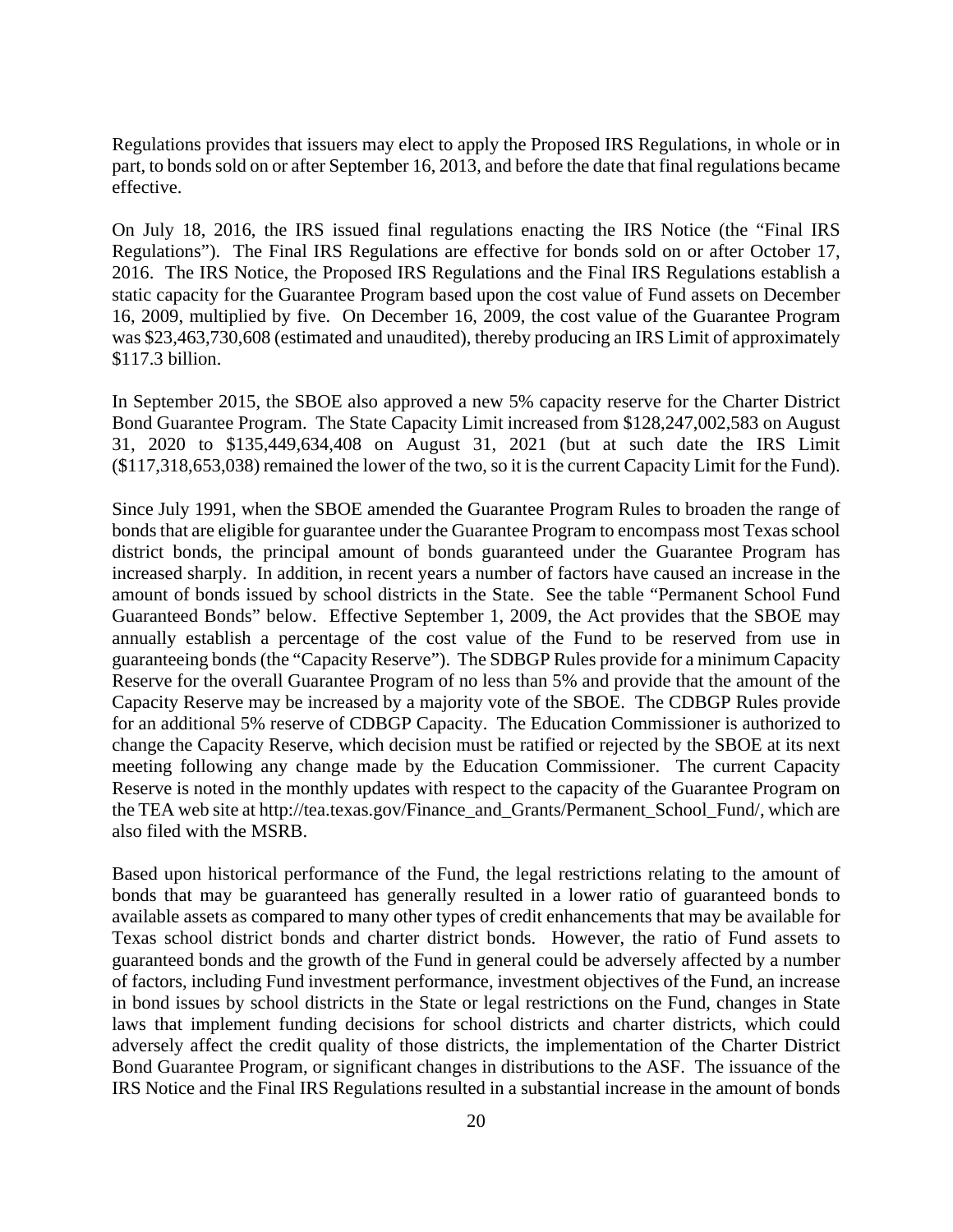guaranteed under the Guarantee Program. As the amount of guaranteed bonds approaches the IRS Limit, the SBOE is seeking changes to the existing federal tax law requirements regarding the Guarantee Program with the objective of obtaining an increase in the IRS Limit, but no assurances can be given that the SBOE will be successful in that undertaking. The implementation of the Charter School Bond Guarantee Program has also increased the total amount of guaranteed bonds.

#### **2017 Legislative Changes to the Charter District Bond Guarantee Program**

The CDBGP Capacity is established by the Act. During the 85th Texas Legislature, which concluded on May 29, 2017, Senate Bill 1480 ("SB 1480") was enacted. SB 1480 amended the Act to modify how the CDBGP Capacity is established effective as of September 1, 2017 and made other substantive changes to the Charter District Bond Guarantee Program. Prior to the enactment of SB 1480, the CDBGP Capacity was calculated as the Capacity Limit less the amount of outstanding bond guarantees under the Guarantee Program multiplied by the percentage of charter district scholastic population relative to the total public school scholastic population. SB 1480 amended the CDBGP Capacity calculation so that the Capacity Limit is multiplied by the percentage of charter district scholastic population relative to the total public school scholastic population prior to the subtraction of the outstanding bond guarantees, thereby increasing the CDBGP Capacity. SB 1480 provided for the implementation of the new method of calculating the CDBGP Capacity to begin with the State fiscal year that commences September 1, 2021 (the State's fiscal year 2022) but authorized the SBOE discretion to increase the CDBGP Capacity incrementally in the intervening four fiscal years, beginning with fiscal year 2018 by up to a cumulative 20% in each fiscal year (for a total maximum increase of 80% in fiscal year 2021) as compared to the capacity figure calculated under the Act as of January 1, 2017, which it has done.

The percentage of the charter district scholastic population to the overall public school scholastic population has grown from 3.53% in September 2012 to 6.83% in March 2021. TEA is unable to predict how the ratio of charter district students to the total State scholastic population will change over time.

In addition to modifying the manner of determining the CDBGP Capacity, SB 1480 provided that the Education Commissioner's investigation of a charter district application for guarantee may include an evaluation of whether the charter district bond security documents provide a security interest in real property pledged as collateral for the bond and the repayment obligation under the proposed guarantee. The Education Commissioner may decline to approve the application if the Education Commissioner determines that sufficient security is not provided. The Act and the CDBGP Rules previously required the Education Commissioner to make an investigation of the accreditation status and certain financial criteria for a charter district applying for a bond guarantee, which remain in place.

Since the initial authorization of the Charter District Bond Guarantee Program, the Act has established a bond guarantee reserve fund in the State treasury (the "Charter District Reserve Fund"). Formerly, the Act provided that each charter district that has a bond guaranteed must annually remit to the Education Commissioner, for deposit in the Charter District Reserve Fund, an amount equal to 10% of the savings to the charter district that is a result of the lower interest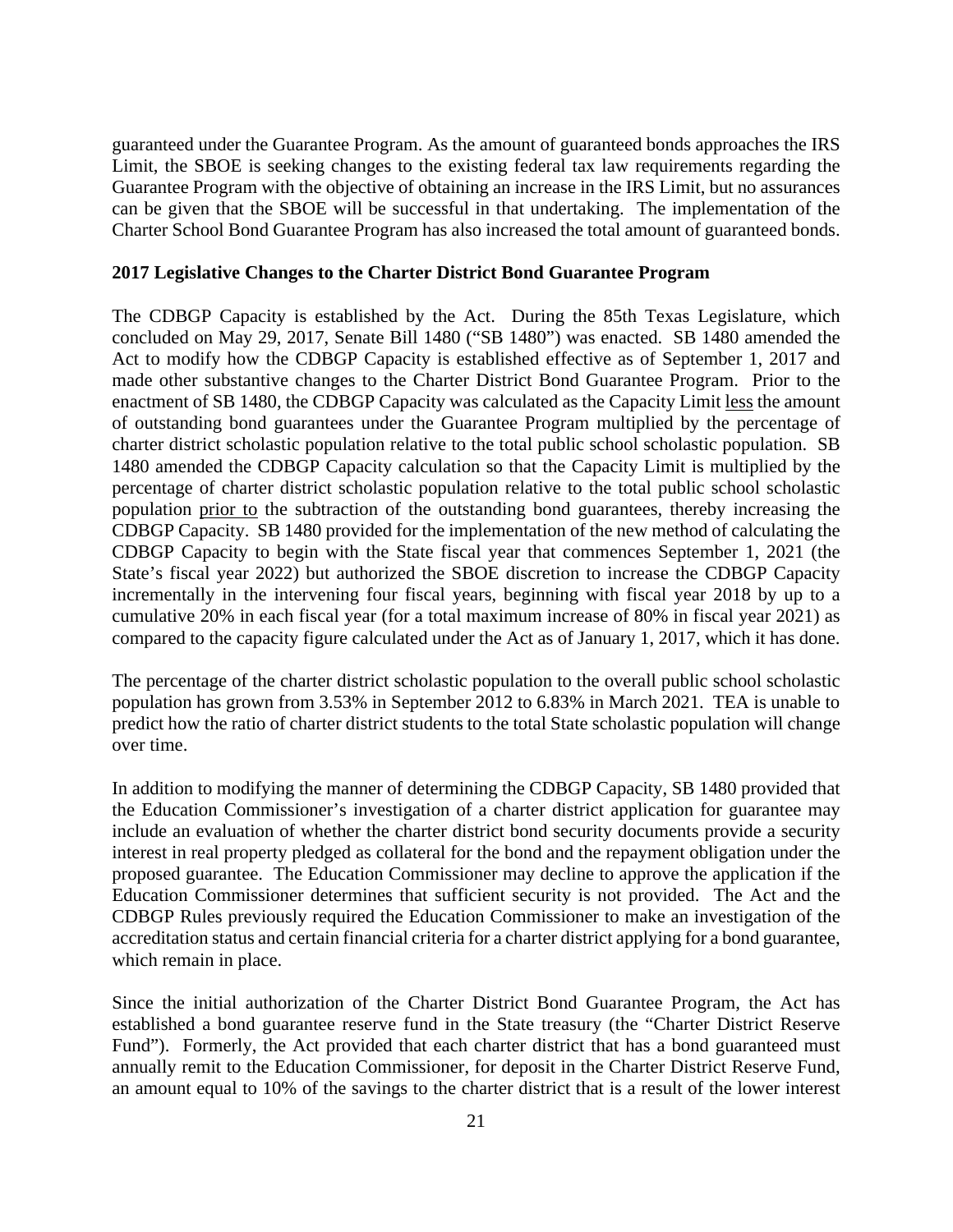rate on its bonds due to the guarantee by the PSF. SB 1480 modified the Act insofar as it pertains to the Charter District Reserve Fund. Effective September 1, 2017, the Act provides that a charter district that has a bond guaranteed must remit to the Education Commissioner, for deposit in the Charter District Reserve Fund, an amount equal to 20% of the savings to the charter district that is a result of the lower interest rate on the bond due to the guarantee by the PSF. The amount due shall be paid on receipt by the charter district of the bond proceeds. However, the deposit requirement will not apply if the balance of the Charter District Reserve Fund is at least equal to 3.00% of the total amount of outstanding guaranteed bonds issued by charter districts. At March 31, 2022, the Charter District Reserve Fund contained \$75,612,752, which represented approximately 2.1% of the guaranteed charter district bonds. The Reserve Fund is held and invested as a non-commingled fund under the administration of the PSF staff.

#### **Charter District Risk Factors**

Open-enrollment charter schools in the State may not charge tuition and, unlike school districts, charter districts have no taxing power. Funding for charter district operations is largely from amounts appropriated by the Legislature. Additionally, the amount of State payments a charter district receives is based on a variety of factors, including the enrollment at the schools operated by a charter district, and may be affected by the State's economic performance and other budgetary considerations and various political considerations.

Other than credit support for charter district bonds that is provided to qualifying charter districts by the Charter District Bond Guarantee Program, State funding for charter district facilities construction is limited to a program established by the Legislature in 2017, which provides \$60 million per year for eligible charter districts with an acceptable performance rating for a variety of funding purposes, including for lease or purchase payments for instructional facilities. Since State funding for charter facilities is limited, charter schools generally issue revenue bonds to fund facility construction and acquisition, or fund facilities from cash flows of the school. Some charter districts have issued non-guaranteed debt in addition to debt guaranteed under the Charter District Bond Guarantee Program, and such non-guaranteed debt is likely to be secured by a deed of trust covering all or part of the charter district's facilities. In March 2017, the TEA began requiring charter districts to provide the TEA with a lien against charter district property as a condition to receiving a guarantee under the Charter District Bond Guarantee Program. However, charter district bonds issued and guaranteed under the Charter District Bond Guarantee Program prior to the implementation of the new requirement did not have the benefit of a security interest in real property, although other existing debts of such charter districts that are not guaranteed under the Charter District Bond Guarantee Program may be secured by real property that could be foreclosed on in the event of a bond default.

As a general rule, the operation of a charter school involves fewer State requirements and regulations for charter holders as compared to other public schools, but the maintenance of a Stategranted charter is dependent upon on-going compliance with State law and regulations, which are monitored by TEA. TEA has a broad range of enforcement and remedial actions that it can take as corrective measures, and such actions may include the loss of the State charter, the appointment of a new board of directors to govern a charter district, the assignment of operations to another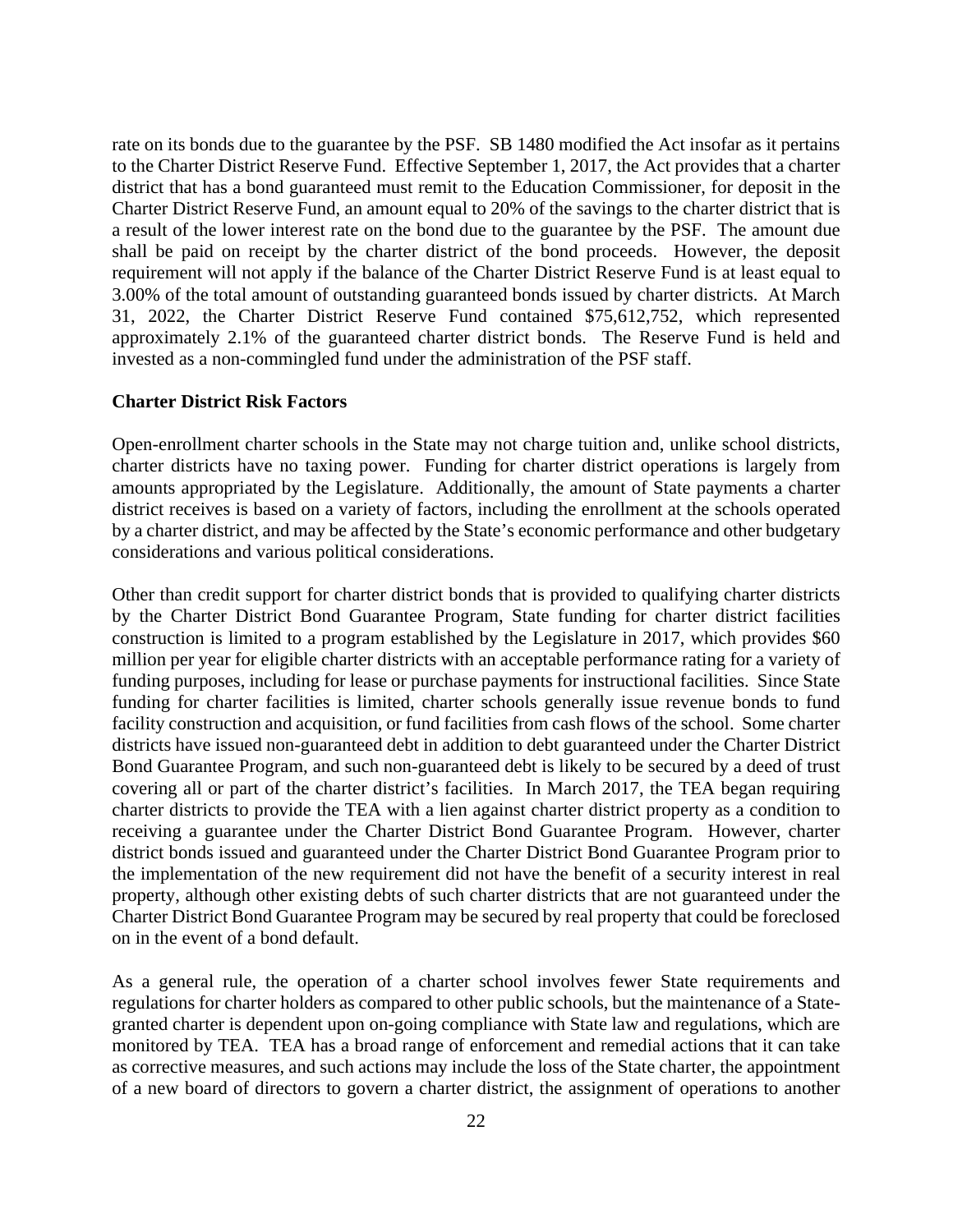charter operator, or, as a last resort, the dissolution of an open-enrollment charter school. Charter holders are governed by a private board of directors, as compared to the elected boards of trustees that govern school districts.

As described above, the Act includes a funding "intercept" function that applies to both the School District Bond Guarantee Program and the Charter District Bond Guarantee Program. However, school districts are viewed as the "educator of last resort" for students residing in the geographical territory of the district, which makes it unlikely that State funding for those school districts would be discontinued, although the TEA can require the dissolution and merger into another school district if necessary to ensure sound education and financial management of a school district. That is not the case with a charter district, however, and open-enrollment charter schools in the State have been dissolved by TEA from time to time. If a charter district that has bonds outstanding that are guaranteed by the Charter District Bond Guarantee Program should be dissolved, debt service on guaranteed bonds of the district would continue to be paid to bondholders in accordance with the Charter District Bond Guarantee Program, but there would be no funding available for reimbursement of the PSF by the Comptroller for such payments. As described under "The Charter District Bond Guarantee Program," the Act established the Charter District Reserve Fund, which could in the future be a significant reimbursement resource for the PSF.

## **Infectious Disease Outbreak**

Since the onset of the COVID-19 pandemic in March 2020, TEA and TEA investment management for the PSF have continued to operate and function pursuant to the TEA continuity of operations plan developed as mandated in accordance with Texas Labor Code Section 412.054. That plan was designed to ensure performance of the Agency's essential missions and functions under such threats and conditions in the event of, among other emergencies, a pandemic event.

Results of the PSF operations through the fiscal year ended August 31, 2021 and at other periodic points in time are set forth herein or incorporated herein by reference. Fund management is of the view that since the onset of the pandemic the Fund has performed generally in accordance with its portfolio benchmarks and with returns generally seen in the national and international investment markets in which the Fund is invested (see "Discussion and Analysis Pertaining to Fiscal Year Ended August 31, 2021").

Circumstances regarding the COVID-19 pandemic continue to evolve; for additional information on these events in the State, reference is made to the website of the Governor, <https://gov.texas.gov>/, and, with respect to public school events, the website of TEA, <https://tea.texas.gov/texas-schools/safe-and-healthy-schools/coronavirus-covid-19-support-and>guidance.

TEA cannot predict whether any school or charter district may experience short- or longer-term cash flow emergencies as a direct or indirect effect of COVID-19 that would require a payment from the PSF to be made to a paying agent for a guaranteed bond. However, through the end of December 2021, no school district or charter district had failed to perform with respect to making required payments on their guaranteed bonds. Information regarding the respective financial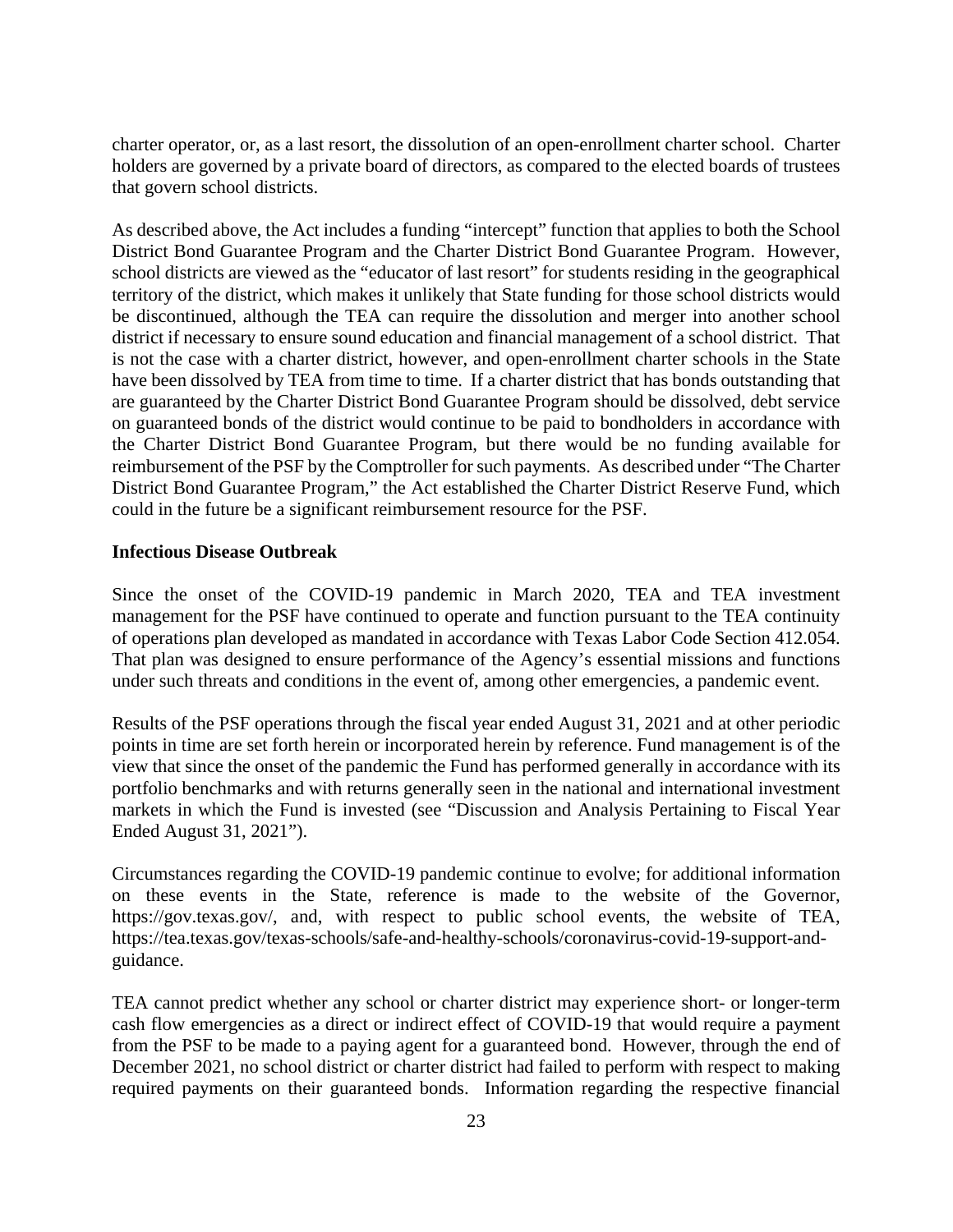operations of the issuer of bonds guaranteed, or to be guaranteed, by the PSF is provided by such issuers in their respective bond offering documents and the TEA takes no responsibility for the respective information, as it is provided by the respective issuers.

For information on the September 2020 special, one-time transfer of \$300 million from the portion of the PSF managed by the SBOE to the portion of the PSF managed by the SLB, that was made in light of the public health and economic circumstances resulting from the COVID-19 pandemic and its impact on the school children of Texas, see "The Total Return Constitutional Amendment."

## **Ratings of Bonds Guaranteed Under the Guarantee Program**

Moody's Investors Service, S&P Global Ratings and Fitch Ratings rate bonds guaranteed by the PSF "Aaa," "AAA" and "AAA," respectively. Not all districts apply for multiple ratings on their bonds, however. See "Ratings" herein.

 $\overline{\phantom{a}}$ 

|                    | <b>Permanent School Fund Valuations</b> |                    |
|--------------------|-----------------------------------------|--------------------|
| <b>Fiscal Year</b> |                                         |                    |
| Ended 8/31         | Book Value $(1)$                        | Market Value $(1)$ |
| 2017               | \$31,870,581,428                        | \$41,438,672,573   |
| 2018               | 33,860,358,647                          | 44,074,197,940     |
| 2019               | 35,288,344,219                          | 46,464,447,981     |
| 2020               | 36,642,000,738                          | 46,764,059,745     |
| $2021^{(2)}$       | 38,699,045,012                          | 55,581,401,632     |

(1) SLB managed assets are included in the market value and book value of the Fund. In determining the market value of the PSF from time to time during a fiscal year, the TEA uses current, unaudited values for TEA managed investment portfolios and cash held by the SLB. With respect to SLB managed assets shown in the table above, market values of land and mineral interests, internally managed real estate, investments in externally managed real estate funds and cash are based upon information reported to the PSF by the SLB. The SLB reports that information to the PSF on a quarterly basis. The valuation of such assets at any point in time is dependent upon a variety of factors, including economic conditions in the State and nation in general, and the values of these assets, and, in particular, the valuation of mineral holdings administered by the SLB, can be volatile and subject to material changes from period to period.

\$2,720.4 million, \$629.3 million, \$4,636.6 million, \$1.8 million, and \$699.2 million, respectively. (2) At August 31, 2021, mineral assets, sovereign and other lands and internally managed discretionary real estate, external discretionary real estate investments, domestic equities, and cash managed by the SLB had book values of approximately \$13.4 million, \$183.7 million, \$4,655.9 million, \$4.7 million, and \$699.2 million, respectively, and market values of approximately At March 31, 2022, the PSF had a book value of \$40,697,026,320 and a market value of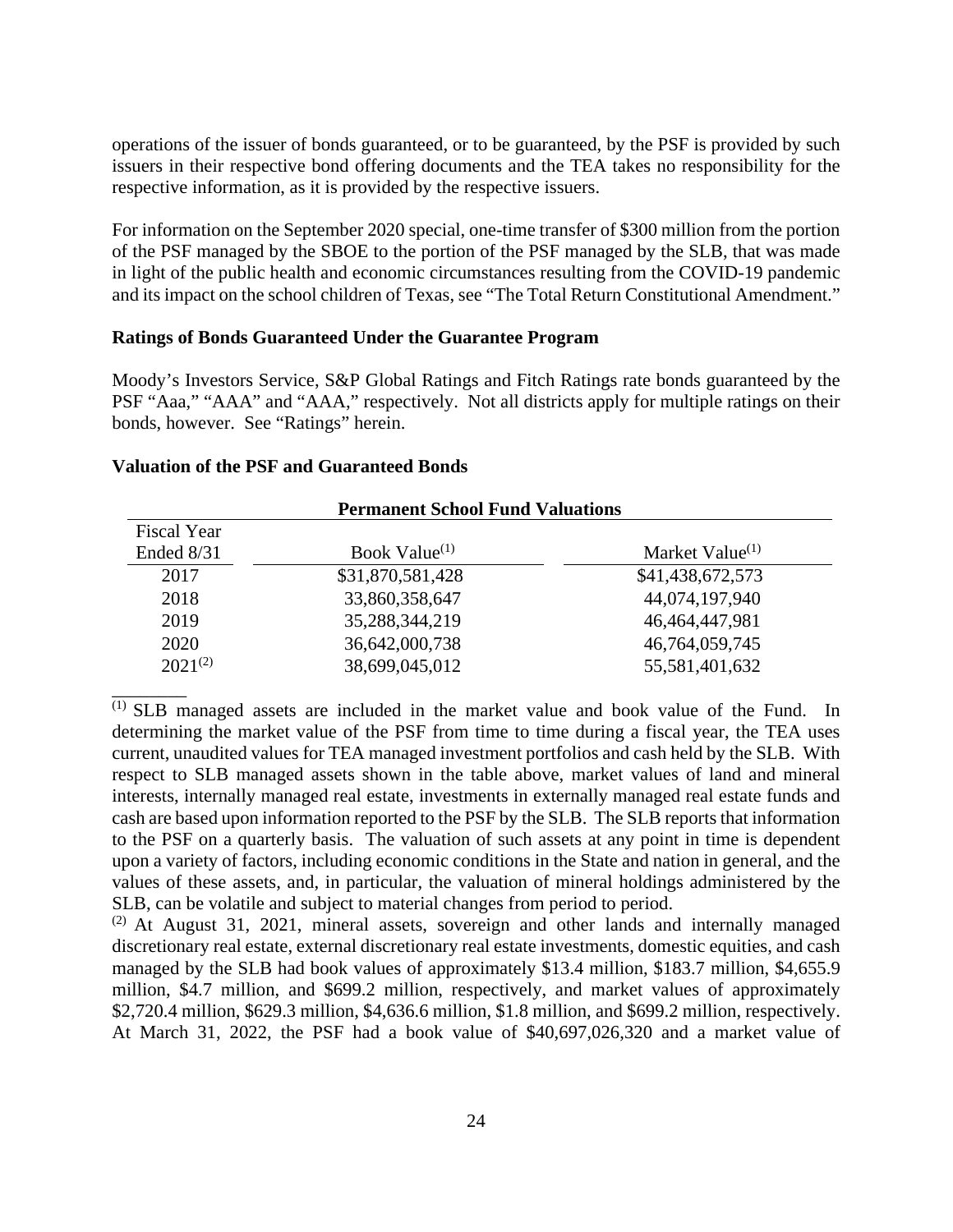\$54,743,079,871. March 31, 2022 values are based on unaudited data, which is subject to adjustment.

| <b>Permanent School Fund Guaranteed Bonds</b> |                                 |  |  |  |  |
|-----------------------------------------------|---------------------------------|--|--|--|--|
| At $8/31$                                     | Principal Amount <sup>(1)</sup> |  |  |  |  |
| 2017                                          | \$74,266,090,023                |  |  |  |  |
| 2018                                          | 79,080,901,069                  |  |  |  |  |
| 2019                                          | 84,397,900,203                  |  |  |  |  |
| 2020                                          | 90,336,680,245                  |  |  |  |  |
| 2021                                          | 95,259,161,922 <sup>(2)</sup>   |  |  |  |  |

 $\overline{\phantom{a}}$   $\overline{\phantom{a}}$ 

 $\overline{\phantom{a}}$   $\overline{\phantom{a}}$ 

(1) Represents original principal amount; does not reflect any subsequent accretions in value for compound interest bonds (zero coupon securities). The amount shown excludes bonds that have been refunded and released from the Guarantee Program. The TEA does not maintain records of the accreted value of capital appreciation bonds that are guaranteed under the Guarantee Program.  $(2)$  At August 31, 2021 (the most recent date for which such data is available), the TEA expected that the principal and interest to be paid by school districts and charter districts over the remaining life of the bonds guaranteed by the Guarantee Program was \$144,196,223,433, of which \$48,937,061,511 represents interest to be paid. As shown in the table above, at August 31, 2021, there were \$95,259,161,922 in principal amount of bonds guaranteed under the Guarantee Program. Using the IRS Limit of \$117,318,653,038 (the IRS Limit is currently the Capacity Limit), net of the Capacity Reserve, as of March 31, 2022, 6.98% of the Guarantee Program's capacity was available to the Charter District Bond Guarantee Program. As of March 31, 2022, the amount of outstanding bond guarantees represented 83.27% of the Capacity Limit (which is currently the IRS Limit). March 31, 2022 values are based on unaudited data, which is subject to adjustment.

| Permanent School Fund Guaranteed Bonds by Category <sup>(1)</sup> |               |                              |               |                               |               |                  |  |  |
|-------------------------------------------------------------------|---------------|------------------------------|---------------|-------------------------------|---------------|------------------|--|--|
|                                                                   |               | <b>School District Bonds</b> |               | <b>Charter District Bonds</b> | Totals        |                  |  |  |
| Fiscal                                                            |               |                              |               |                               |               |                  |  |  |
| Year                                                              |               |                              |               |                               |               |                  |  |  |
| Ended                                                             | No. of        | Principal                    | No. of        | Principal                     | No. of        | Principal        |  |  |
| 8/31                                                              | <b>Issues</b> | Amount                       | <b>Issues</b> | Amount                        | <b>Issues</b> | Amount           |  |  |
| 2017                                                              | 3,253         | \$72,884,480,023             | 40            | \$1,381,610,000               | 3.293         | \$74,266,090,023 |  |  |
| 2018                                                              | 3,249         | 77,647,966,069               | 44            | 1,432,935,000                 | 3.293         | 79,080,901,069   |  |  |
| 2019                                                              | 3,297         | 82,537,755,203               | 49            | 1,860,145,000                 | 3,346         | 84,397,900,203   |  |  |
| 2020                                                              | 3,296         | 87,800,478,245               | 64            | 2,536,202,000                 | 3,360         | 90,336,680,245   |  |  |
| $2021^{(2)}$                                                      | 3,346         | 91,951,175,922               | 83            | 3,307,986,000                 | 3,429         | 95,259,161,922   |  |  |

(1) Represents original principal amount; does not reflect any subsequent accretions in value for compound interest bonds (zero coupon securities). The amount shown excludes bonds that have been refunded and released from the Guarantee Program.

 $(2)$  At March 31, 2022 (based on unaudited data, which is subject to adjustment), there were \$97,691,155,818 of bonds guaranteed under the Guarantee Program, representing 3,341 school district issues, aggregating \$94,160,444,818 in principal amount and 91 charter district issues,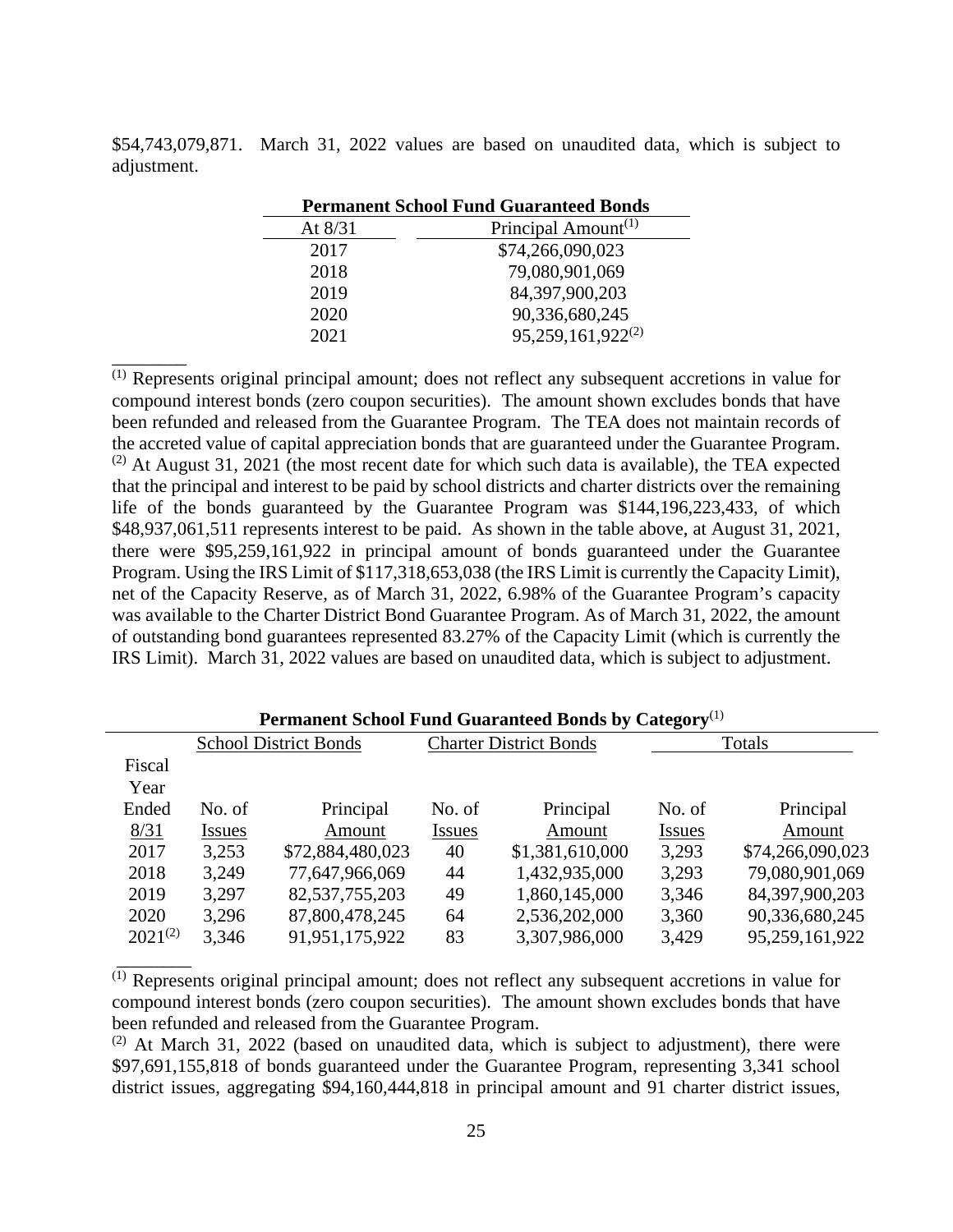aggregating \$3,530,711,000 in principal amount. At March 31, 2022, the CDBGP Capacity was \$7,779,399,883 (based on unaudited data, which is subject to adjustment).

# **Discussion and Analysis Pertaining to Fiscal Year Ended August 31, 2021**

The following discussion is derived from the Annual Report for the year ended August 31, 2021, including the Message of the Executive Administrator of the Fund and the Management's Discussion and Analysis contained therein. Reference is made to the Annual Report, as filed with the MSRB, for the complete Message and MD&A. Investment assets managed by the fifteen member SBOE are referred to throughout this MD&A as the PSF(SBOE) and, with respect to the Liquid Account, Liquid(SBOE) assets. As of August 31, 2021, the Fund's land, mineral rights and certain real assets are managed by the five-member SLB and these assets are referred to throughout as the PSF(SLB) assets. The current PSF(SBOE) asset allocation policy includes an allocation for real estate investments, and as such investments are made, and become a part of the PSF(SBOE) investment portfolio, those investments will be managed by the SBOE and not the SLB.

is projected to increase returns over the long run while reducing risk and portfolio return volatility. At the end of fiscal 2021, the Fund balance was \$55.6 billion, an increase of \$8.9 billion from the prior year. This increase is primarily due to overall net increases in value of the asset classes in which the Fund is invested. During the year, the SBOE continued implementing the long-term strategic asset allocation, diversifying the PSF(SBOE) to strengthen the Fund. The asset allocation The PSF(SBOE) annual rates of return for the one-year, five-year, and ten-year periods ending August 31, 2021, net of fees, were 22.97%, 10.49% and 9.05%, respectively, and the Liquid(SBOE) annual rate of return for the one-year period ending August 31, 2021, net of fees, was 4.90% (total return takes into consideration the change in the market value of the Fund during the year as well as the interest and dividend income generated by the Fund's investments). In addition, the SLB continued its shift into externally managed real asset investment funds, and the one-year, five-year, and ten-year annualized total returns for the PSF(SLB) externally managed real assets, net of fees and including cash, were 12.81%, 1.56%, and 4.18%, respectively.

alternative asset classes whose returns are not as positively correlated as traditional asset classes. The market value of the Fund's assets is directly impacted by the performance of the various financial markets in which the assets are invested. The most important factors affecting investment performance are the asset allocation decisions made by the SBOE and SLB. The current SBOE long term asset allocation policy allows for diversification of the PSF(SBOE) portfolio into The implementation of the long term asset allocation will occur over several fiscal years and is expected to provide incremental total return at reduced risk. See "Comparative Investment Schedule - PSF(SBOE)" for the PSF(SBOE) holdings as of August 31, 2021.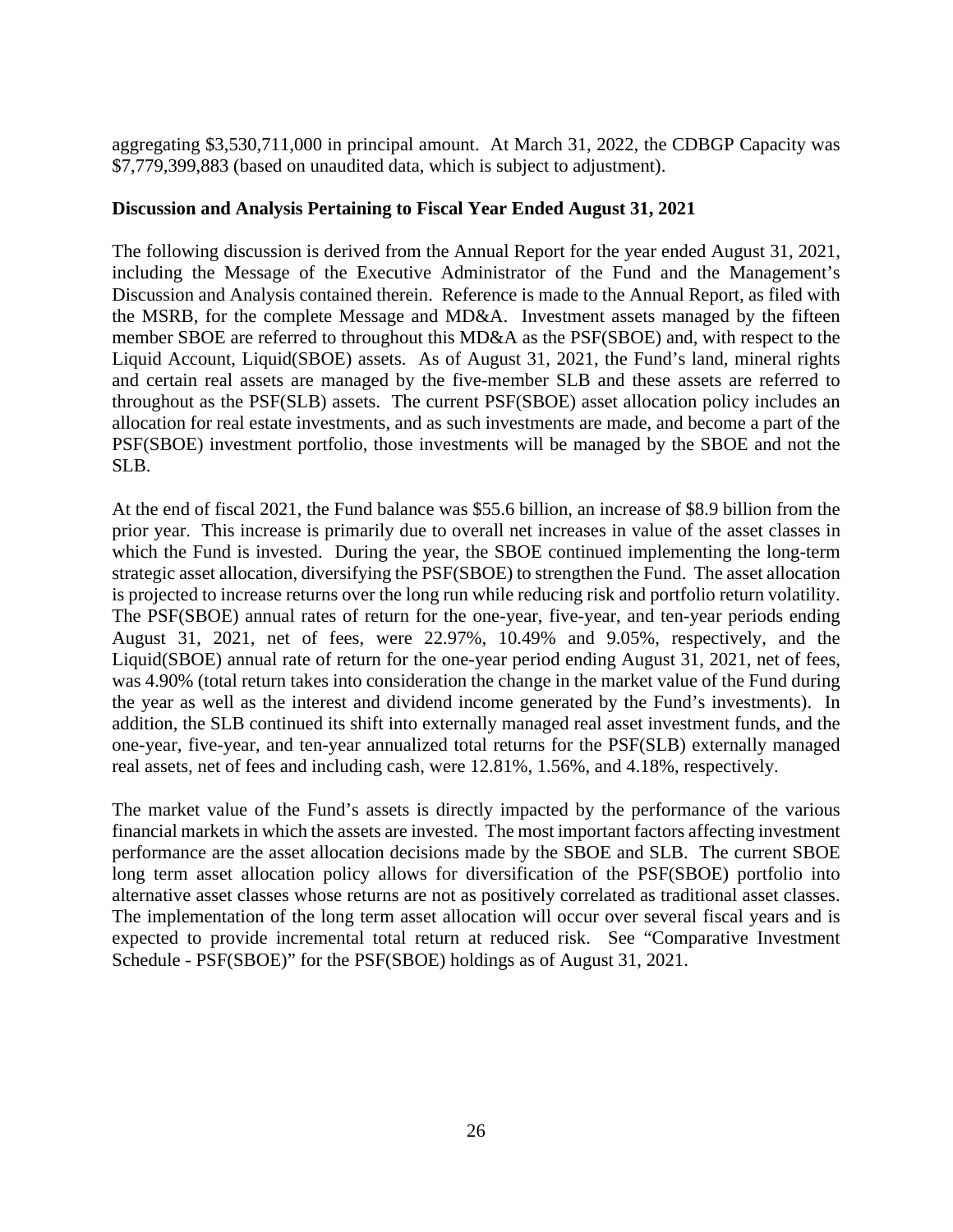As of August 31, 2021, the SBOE has approved, and the Fund made capital commitments to, externally managed real estate investment funds in a total amount of \$5.7 billion and capital commitments to private equity limited partnerships for a total of \$7.5 billion. Unfunded commitments at August 31, 2021, totaled \$2.0 billion in real estate investments and \$2.4 billion in private equity investments.

| 1 SF Returns Fiscar I car Emucu 0-31-2021 |         |                     |
|-------------------------------------------|---------|---------------------|
|                                           |         | <b>Benchmark</b>    |
| Portfolio                                 | Return  | Return <sup>2</sup> |
| Total PSF(SBOE) Portfolio                 | 22.97%  | 20.73%              |
| Domestic Large Cap Equities (SBOE)        | 31.26   | 31.17               |
| Domestic Small/Mid Cap Equities(SBOE)     | 47.88   | 47.40               |
| <b>International Equities (SBOE)</b>      | 25.27   | 24.87               |
| <b>Emerging Market Equity (SBOE)</b>      | 19.33   | 21.12               |
| Fixed Income(SBOE)                        | 1.64    | $-0.08$             |
| Treasuries                                | $-7.02$ | $-7.27$             |
| Absolute Return(SBOE)                     | 13.84   | 13.05               |
| Real Estate(SBOE)                         | 12.06   | 9.34                |
| Private Equity(SBOE)                      | 53.88   | 43.38               |
| Real Return(SBOE)                         | 16.06   | 18.08               |
| <b>Emerging Market Debt(SBOE)</b>         | 5.92    | 4.14                |
| Liquid Large Cap Equity(SBOE)             | 43.24   | 38.19               |
| Liquid Small Cap Equity(SBOE)             | 61.97   | 52.07               |
| Liquid International Equity(SBOE)         | 12.20   | 12.18               |
| Liquid Short-Term Fixed Income(SBOE)      | 0.91    | 0.37                |
| Liquid Core Bonds(SBOE)                   | $-0.07$ | $-0.18$             |
| Liquid TIPS(SBOE)                         | 6.09    | 6.20                |
| Liquid Transition Cash Reserves(SBOE)     | 0.44    | 0.08                |
| Liquid Combined(SBOE)                     | 4.90    | 4.27                |
| PSF(SLB)                                  | 12.81   | N/A                 |
|                                           |         |                     |

**PSF Returns Fiscal Year Ended 8-31-2021**<sup>1</sup>

 Does not include GLO managed real estate or real assets. Returns are net of fees. Source: PSF <sup>1</sup> Time weighted rates of return adjusted for cash flows for the PSF(SBOE) investment assets. Annual Report for year ended August 31, 2021.

<sup>2</sup> Benchmarks are as set forth in the PSF Annual Report for year ended August 31, 2021.

The PSF(SLB) portfolio is generally characterized by three broad categories: (1) discretionary real assets investments, (2) sovereign and other lands, and (3) mineral interests. Discretionary real assets investments consist of externally managed real estate, infrastructure, and energy/minerals investment funds; internally managed direct real estate investments, and cash. Sovereign and other lands consist primarily of the lands set aside to the PSF when it was created. Mineral interests consist of all of the minerals that are associated with PSF lands. The investment focus of PSF(SLB) discretionary real assets investments has shifted from internally managed direct real estate investments to externally managed real assets investment funds. The PSF(SLB) makes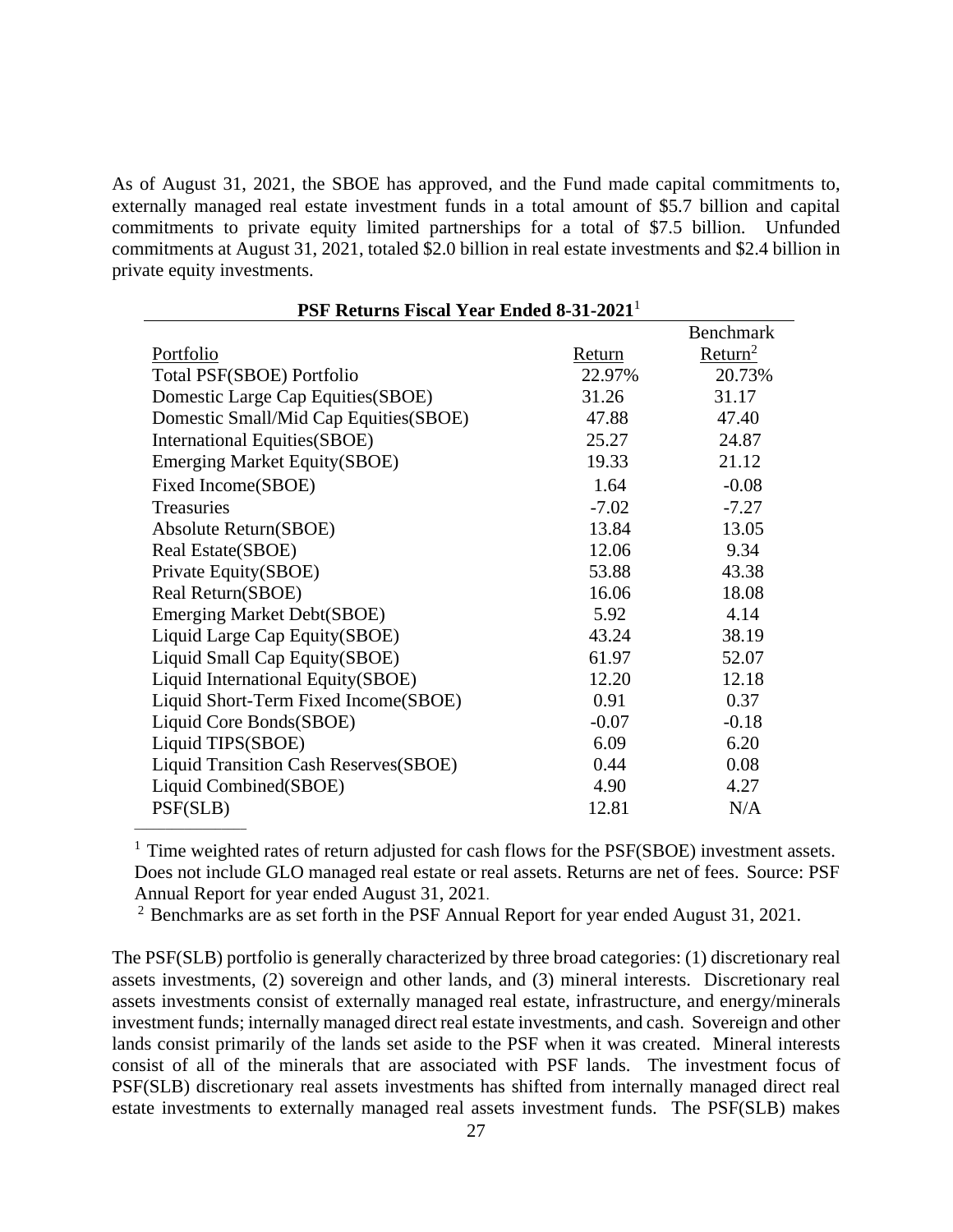investments in certain limited partnerships that legally commit it to possible future capital contributions. At August 31, 2021, the remaining commitments totaled approximately \$2.24 billion.

For fiscal year 2021, total revenues, inclusive of unrealized gains and losses and net of security lending rebates and fees, totaled \$10.8 billion, an increase of \$8.8 billion from fiscal year 2020 earnings of \$2.0 billion. This increase reflects the performance of the securities markets in which the Fund was invested in fiscal year 2021. In fiscal year 2021, revenues earned by the Fund included lease payments, bonuses and royalty income received from oil, gas and mineral leases; lease payments from commercial real estate; surface lease and easement revenues; revenues from the resale of natural and liquid gas supplies; dividends, interest, and securities lending revenues; the net change in the fair value of the investment portfolio; and, other miscellaneous fees and income.

Expenditures are paid from the Fund before distributions are made under the total return formula. Such expenditures include the costs incurred by the SLB to manage the land endowment, as well as operational costs of the Fund, including external management fees paid from appropriated funds. Total operating expenditures, net of security lending rebates and fees, increased 42.5% for the fiscal year ending August 31, 2021. This increase is primarily attributable to an increase in PSF(SLB) quantities of purchased gas for resale in the State Energy Management Program, which is administered by the SLB as part of the Fund.

The Fund directly supports the public school system in the State by distributing a predetermined percentage of its asset value to the ASF. For fiscal years 2020 and 2021, the distribution from the SBOE to the ASF totaled \$1.1 billion and \$1.1 billion, respectively. Distributions from the SLB to the ASF for fiscal years 2020 and 2021 totaled \$600 and \$600 million, respectively.

At the end of the 2021 fiscal year, PSF assets guaranteed \$95.3 billion in bonds issued by 880 local school districts and charter districts, the latter of which entered into the Guarantee Program during the 2014 fiscal year. Since its inception in 1983, the Fund has guaranteed 8,203 school district and charter district bond issues totaling \$220.2 billion in principal amount. During the 2021 fiscal year, the number of outstanding issues guaranteed under the Guarantee Program totaled 3,429. The dollar amount of guaranteed school and charter bond issues outstanding increased by \$4.9 billion or 5.4%. The State Capacity Limit increased by \$7.2 billion, or 5.6%, during fiscal year 2021 due to continued growth in the cost basis of the Fund used to calculate that Program capacity limit. The effective capacity of the Guarantee Program did not increase during fiscal year 2021 as the IRS Limit was reached in a prior fiscal year, and it is the lower of the two State and federal capacity limits for the Guarantee Program.

## **Other Events and Disclosures**

The State Investment Ethics Code governs the ethics and disclosure requirements for financial advisors and other service providers who advise certain State governmental entities, including the PSF. In accordance with the provisions of the State Investment Ethics Code, the SBOE periodically modifies its code of ethics, which occurred most recently in April 2018. The SBOE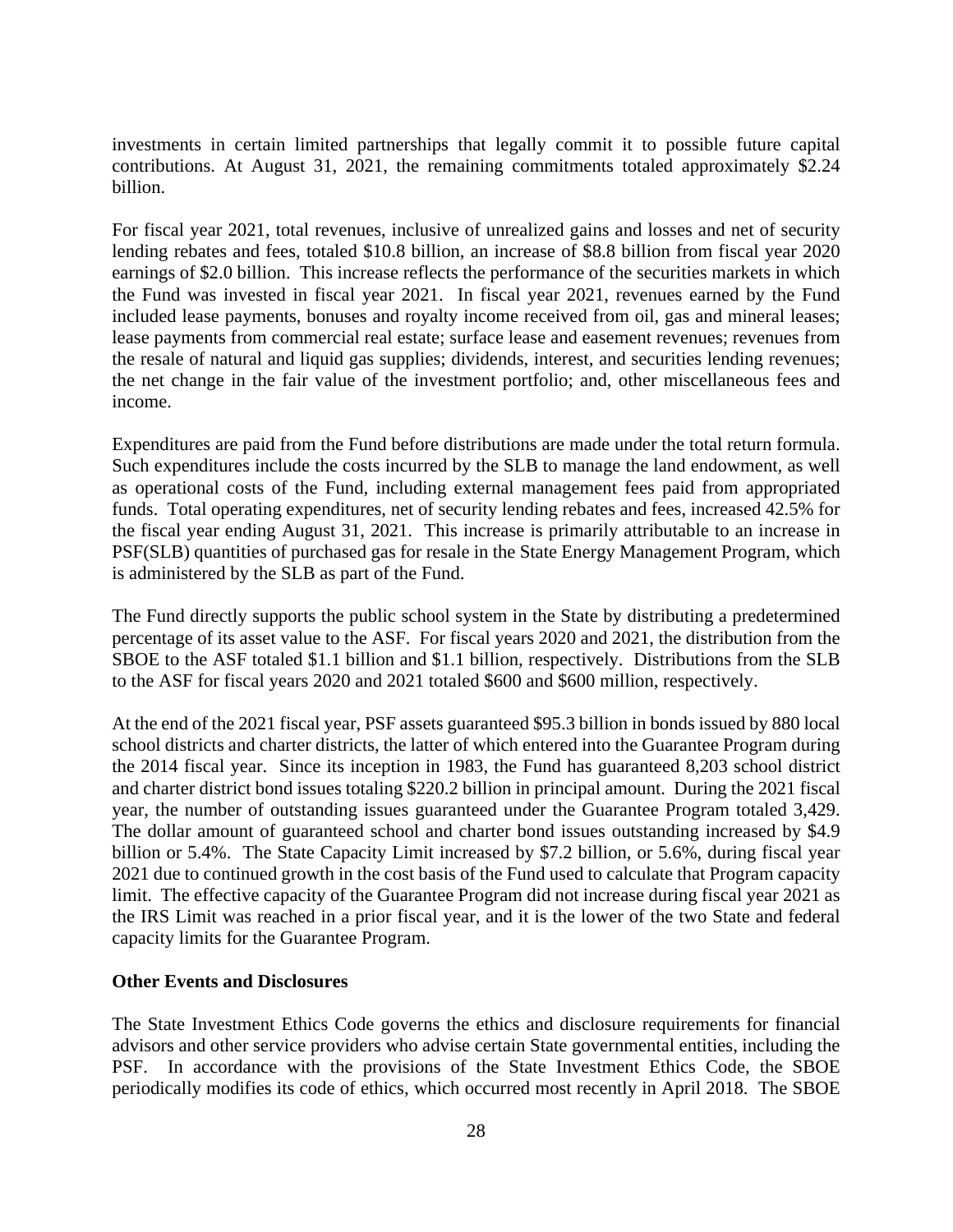code of ethics includes prohibitions on sharing confidential information, avoiding conflict of interests and requiring disclosure filings with respect to contributions made or received in connection with the operation or management of the Fund. The code of ethics applies to members of the SBOE as well as to persons who are responsible by contract or by virtue of being a TEA PSF staff member for managing, investing, executing brokerage transactions, providing consultant services, or acting as a custodian of the PSF, and persons who provide investment and management advice to a member of the SBOE, with or without compensation under certain circumstances. The code of ethics is codified in the Texas Administrative Code at 19 TAC sections 33.5 et seq. and is available on the TEA web site at [https://tea.texas.gov/sites/default/files/ch033a.pdf.](https://tea.texas.gov/sites/default/files/ch033a.pdf)

In addition, the GLO has established processes and controls over its administration of real estate transactions and is subject to provisions of the Texas Natural Resources Code and its own internal procedures in administering real estate transactions for assets it manages for the Fund.

The TEA received an appropriation of \$30.4 million for each of the fiscal years 2020, and 2021.

As of August 31, 2021, certain lawsuits were pending against the State and/or the GLO, which challenge the Fund's title to certain real property and/or past or future mineral income from that property, and other litigation arising in the normal course of the investment activities of the PSF. Reference is made to the Annual Report, when filed, for a description of such lawsuits that are pending, which may represent contingent liabilities of the Fund.

# **PSF Continuing Disclosure Undertaking**

The SBOE has adopted an investment policy rule (the "TEA Rule") pertaining to the PSF and the Guarantee Program. The TEA Rule is codified in Section I of the TEA Investment Procedure Manual, which relates to the Guarantee Program and is posted to the TEA web site at [http://tea.texas.gov/Finance\\_and\\_Grants/Texas\\_Permanent\\_School\\_Fund/Texas\\_Permanent\\_Sch](http://tea.texas.gov/Finance_and_Grants/Texas_Permanent_School_Fund/Texas_Permanent_Sch)  ool Fund Disclosure Statement - Bond Guarantee Program/. The most recent amendment to the TEA Rule was adopted by the SBOE on February 1, 2019 and is summarized below. Through the adoption of the TEA Rule and its commitment to guarantee bonds, the SBOE has made the following agreement for the benefit of the issuers, holders and beneficial owners of guaranteed bonds. The TEA (or its successor with respect to the management of the Guarantee Program) is required to observe the agreement for so long as it remains an "obligated person," within the meaning of Rule 15c2-12, with respect to guaranteed bonds. Nothing in the TEA Rule obligates the TEA to make any filings or disclosures with respect to guaranteed bonds, as the obligations of the TEA under the TEA Rule pertain solely to the Guarantee Program. The issuer or an "obligated person" of the guaranteed bonds has assumed the applicable obligation under Rule 15c2-12 to make all disclosures and filings relating directly to guaranteed bonds, and the TEA takes no responsibility with respect to such undertakings. Under the TEA agreement, the TEA will be obligated to provide annually certain updated financial information and operating data, and timely notice of specified material events, to the MSRB.

The MSRB has established the Electronic Municipal Market Access ("EMMA") system, and the TEA is required to file its continuing disclosure information using the EMMA system. Investors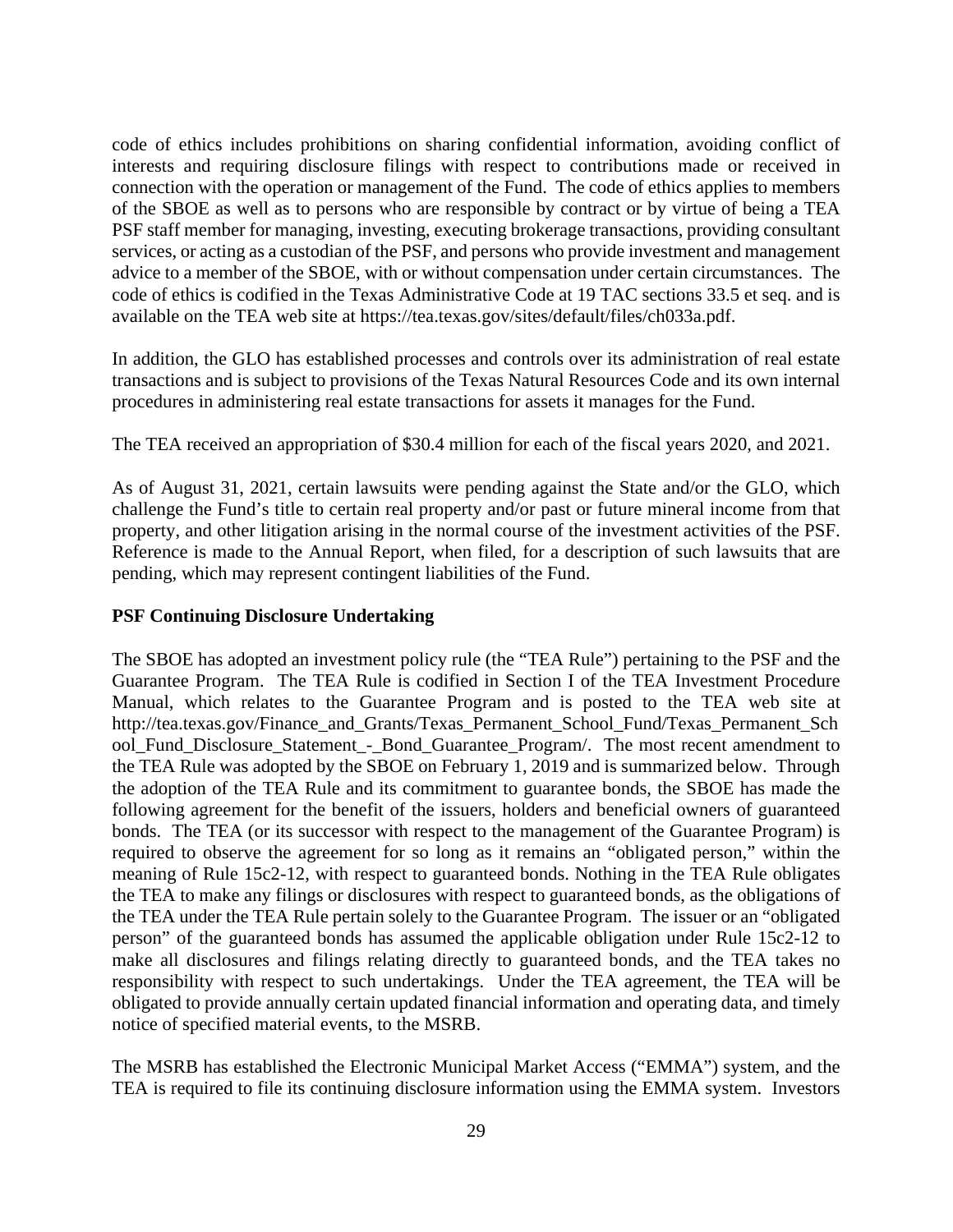may access continuing disclosure information filed with the MSRB at <www.emma.msrb.org>, and the continuing disclosure filings of the TEA with respect to the PSF can be found at <https://emma.msrb.org/IssueView/Details/ER355077>or by searching for "Texas Permanent School Fund Bond Guarantee Program" on EMMA.

# **Annual Reports**

The TEA will annually provide certain updated financial information and operating data to the MSRB. The information to be updated includes all quantitative financial information and operating data with respect to the Guarantee Program and the PSF of the general type included in this Official Statement under the heading "THE PERMANENT SCHOOL FUND GUARANTEE PROGRAM." The information also includes the Annual Report. The TEA will update and provide this information within six months after the end of each fiscal year.

The TEA may provide updated information in full text or may incorporate by reference certain other publicly-available documents, as permitted by Rule 15c2-12. The updated information includes audited financial statements of, or relating to, the State or the PSF, when and if such audits are commissioned and available. Financial statements of the State will be prepared in accordance with generally accepted accounting principles as applied to state governments, as such principles may be changed from time to time, or such other accounting principles as the State Auditor is required to employ from time to time pursuant to State law or regulation. The financial statements of the Fund were prepared to conform to U.S. Generally Accepted Accounting Principles as established by the Governmental Accounting Standards Board.

The Fund is reported by the State of Texas as a permanent fund and accounted for on a current financial resources measurement focus and the modified accrual basis of accounting. Measurement focus refers to the definition of the resource flows measured. Under the modified accrual basis of accounting, all revenues reported are recognized based on the criteria of availability and measurability. Assets are defined as available if they are in the form of cash or can be converted into cash within 60 days to be usable for payment of current liabilities. Amounts are defined as measurable if they can be estimated or otherwise determined. Expenditures are recognized when the related fund liability is incurred.

The State's current fiscal year end is August 31. Accordingly, the TEA must provide updated information by the last day of February in each year, unless the State changes its fiscal year. If the State changes its fiscal year, the TEA will notify the MSRB of the change.

# **Event Notices**

The TEA will also provide timely notices of certain events to the MSRB. Such notices will be provided not more than ten business days after the occurrence of the event. The TEA will provide notice of any of the following events with respect to the Guarantee Program: (1) principal and interest payment delinquencies; (2) non-payment related defaults, if such event is material within the meaning of the federal securities laws; (3) unscheduled draws on debt service reserves reflecting financial difficulties; (4) unscheduled draws on credit enhancements reflecting financial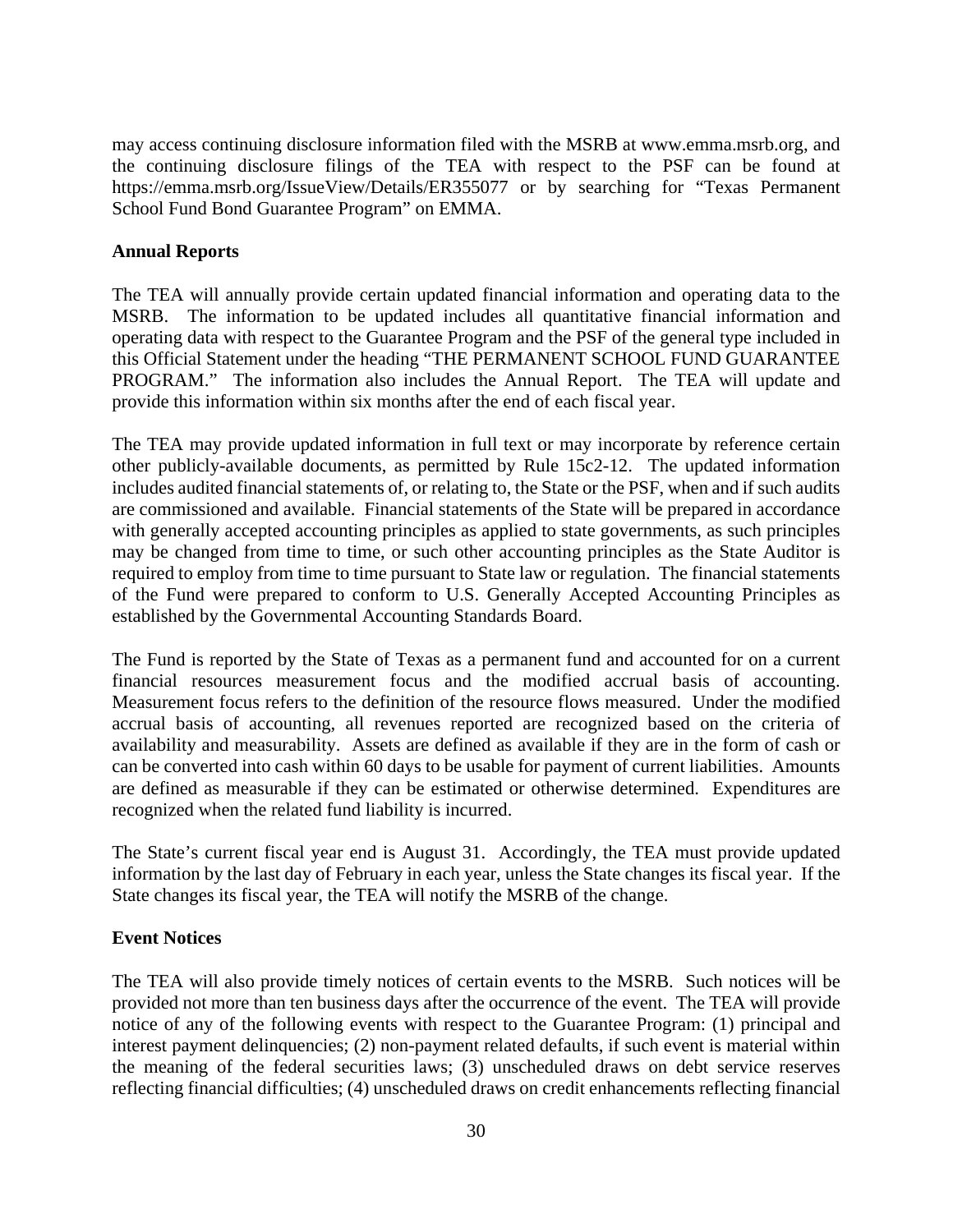difficulties; (5) substitution of credit or liquidity providers, or their failure to perform; (6) adverse tax opinions, the issuance by the IRS of proposed or final determinations of taxability, Notices of Proposed Issue (IRS Form 5701-TEB), or other material notices or determinations with respect to the tax status of the Guarantee Program, or other material events affecting the tax status of the Guarantee Program; (7) modifications to rights of holders of bonds guaranteed by the Guarantee Program, if such event is material within the meaning of the federal securities laws; (8) bond calls, if such event is material within the meaning of the federal securities laws, and tender offers; (9) defeasances; (10) release, substitution, or sale of property securing repayment of bonds guaranteed by the Guarantee Program, if such event is material within the meaning of the federal securities laws; (11) rating changes of the Guarantee Program; (12) bankruptcy, insolvency, receivership, or similar event of the Guarantee Program (which is considered to occur when any of the following occur: the appointment of a receiver, fiscal agent, or similar officer for the Guarantee Program in a proceeding under the United States Bankruptcy Code or in any other proceeding under state or federal law in which a court or governmental authority has assumed jurisdiction over substantially all of the assets or business of the Guarantee Program, or if such jurisdiction has been assumed by leaving the existing governing body and officials or officers in possession but subject to the supervision and orders of a court or governmental authority, or the entry of an order confirming a plan of reorganization, arrangement, or liquidation by a court or governmental authority having supervision or jurisdiction over substantially all of the assets or business of the Guarantee Program); (13) the consummation of a merger, consolidation, or acquisition involving the Guarantee Program or the sale of all or substantially all of its assets, other than in the ordinary course of business, the entry into a definitive agreement to undertake such an action or the termination of a definitive agreement relating to any such actions, other than pursuant to its terms, if such event is material within the meaning of the federal securities laws; (14) the appointment of a successor or additional trustee with respect to the Guarantee Program or the change of name of a trustee, if such event is material within the meaning of the federal securities laws; (15) the incurrence of a financial obligation of the Guarantee Program, if material, or agreement to covenants, events of default, remedies, priority rights, or other similar terms of a financial obligation of the Guarantee Program, any of which affect security holders, if material; and (16) default, event of acceleration, termination event, modification of terms, or other similar events under the terms of a financial obligation of the Guarantee Program, any of which reflect financial difficulties. (Neither the Act nor any other law, regulation or instrument pertaining to the Guarantee Program make any provision with respect to the Guarantee Program for bond calls, debt service reserves, credit enhancement, liquidity enhancement, early redemption or the appointment of a trustee with respect to the Guarantee Program.) In addition, the TEA will provide timely notice of any failure by the TEA to provide information, data, or financial statements in accordance with its agreement described above under "Annual Reports."

#### **Availability of Information**

The TEA has agreed to provide the foregoing information only to the MSRB and to transmit such information electronically to the MSRB in such format and accompanied by such identifying information as prescribed by the MSRB. The information is available from the MSRB to the public without charge at [www.emma.msrb.org.](www.emma.msrb.org)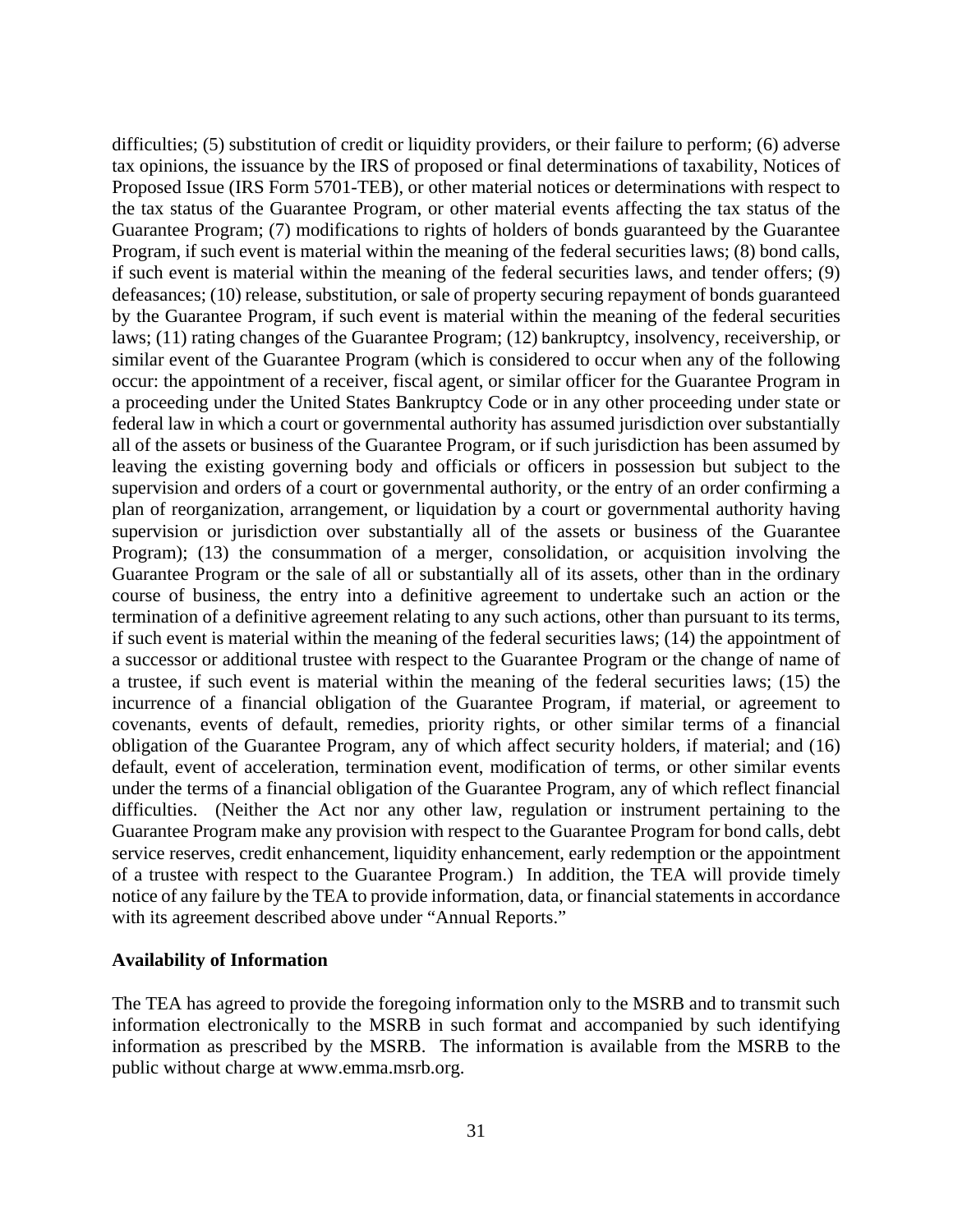#### **Limitations and Amendments**

The TEA has agreed to update information and to provide notices of material events only as described above. The TEA has not agreed to provide other information that may be relevant or material to a complete presentation of its financial results of operations, condition, or prospects or agreed to update any information that is provided, except as described above. The TEA makes no representation or warranty concerning such information or concerning its usefulness to a decision to invest in or sell Bonds at any future date. The TEA disclaims any contractual or tort liability for damages resulting in whole or in part from any breach of its continuing disclosure agreement or from any statement made pursuant to its agreement, although holders of Bonds may seek a writ of mandamus to compel the TEA to comply with its agreement.

The continuing disclosure agreement of the TEA is made only with respect to the PSF and the Guarantee Program. The issuer of guaranteed bonds or an obligated person with respect to guaranteed bonds may make a continuing disclosure undertaking in accordance with Rule 15c2- 12 with respect to its obligations arising under Rule 15c2-12 pertaining to financial information and operating data concerning such entity and events notices relating to such guaranteed bonds. A description of such undertaking, if any, is included elsewhere in the Official Statement.

This continuing disclosure agreement may be amended by the TEA from time to time to adapt to changed circumstances that arise from a change in legal requirements, a change in law, or a change in the identity, nature, status, or type of operations of the TEA, but only if (1) the provisions, as so amended, would have permitted an underwriter to purchase or sell guaranteed bonds in the primary offering of such bonds in compliance with Rule 15c2-12, taking into account any amendments or interpretations of Rule 15c2-12 since such offering as well as such changed circumstances and (2) either (a) the holders of a majority in aggregate principal amount of the outstanding bonds guaranteed by the Guarantee Program consent to such amendment or (b) a person that is unaffiliated with the TEA (such as nationally recognized bond counsel) determines that such amendment will not materially impair the interest of the holders and beneficial owners of the bonds guaranteed by the Guarantee Program. The TEA may also amend or repeal the provisions of its continuing disclosure agreement if the SEC amends or repeals the applicable provision of Rule 15c2-12 or a court of final jurisdiction enters judgment that such provisions of Rule 15c2-12 are invalid, but only if and to the extent that the provisions of this sentence would not prevent an underwriter from lawfully purchasing or selling bonds guaranteed by the Guarantee Program in the primary offering of such bonds.

## **Compliance with Prior Undertakings**

Except as stated below, during the last five years, the TEA has not failed to substantially comply with its previous continuing disclosure agreements in accordance with Rule 15c2-12. On April 28, 2022 TEA became aware that it had not timely filed its 2021 Annual Report with EMMA due to an administrative oversight. TEA took corrective action and filed the 2021 Annual Report with EMMA on April 28, 2022, followed by a notice of late filing made with EMMA on April 29, 2022. TEA notes that the 2021 Annual Report was timely filed on the TEA website by the required filing